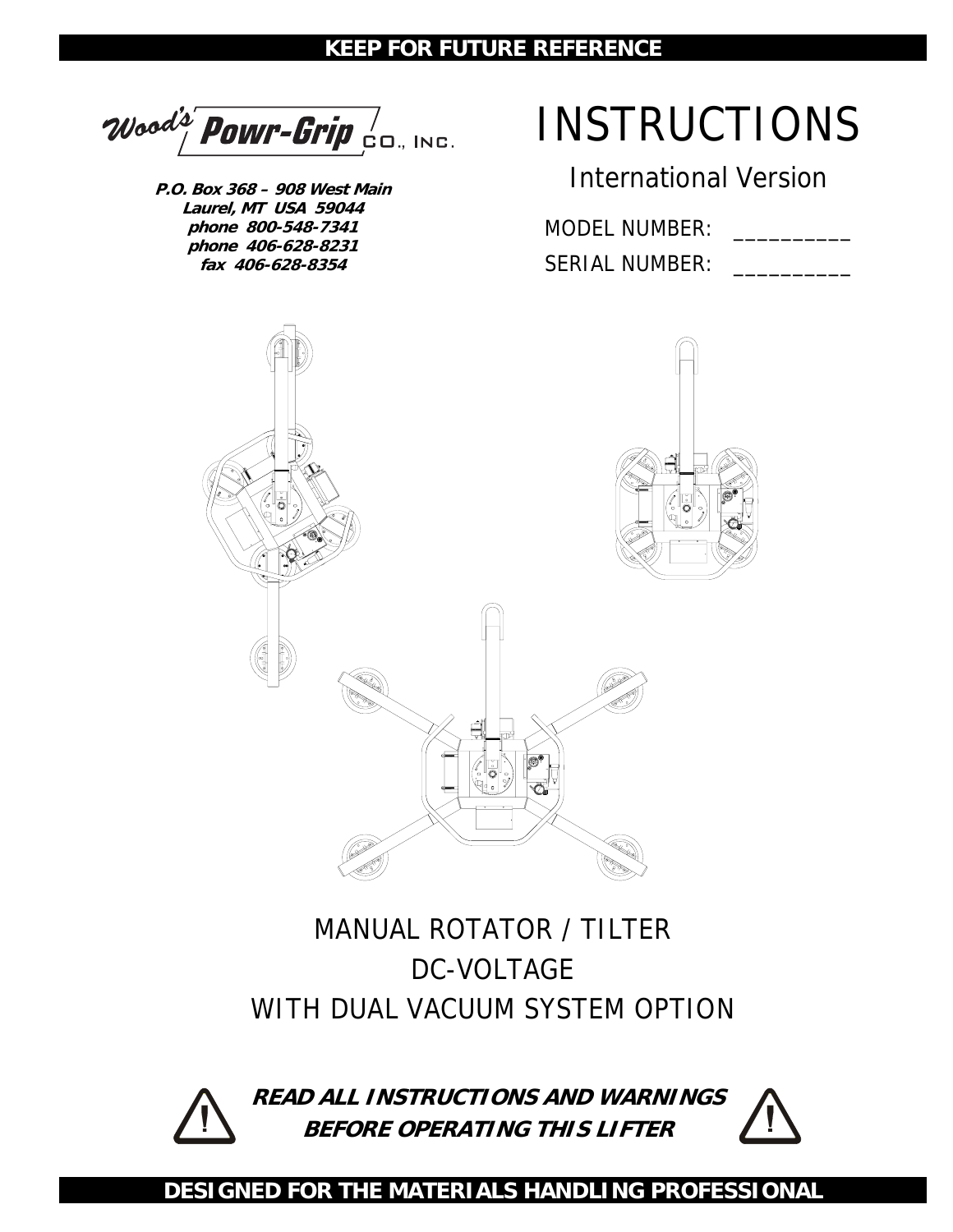# **SPECIFICATIONS**

| <b>Description:</b>                                            | Designed for use with a crane or other hoisting equipment, MRT4-DC lifters employ<br>vacuum to hold a load for lifting, and they provide manual 360° rotation and manual<br>90° tilt movements for load manipulation.                                                                      |                                                                 |                                                   |  |
|----------------------------------------------------------------|--------------------------------------------------------------------------------------------------------------------------------------------------------------------------------------------------------------------------------------------------------------------------------------------|-----------------------------------------------------------------|---------------------------------------------------|--|
| <b>Model Number:</b>                                           | MRT49DCO                                                                                                                                                                                                                                                                                   | MRT4HV11DCO                                                     | MRT411LDCO                                        |  |
| <b>Vacuum Pads:</b>                                            | 9" [23 cm] nominal diameter 10" [25 cm] nominal dia.,<br>(Model G0725)                                                                                                                                                                                                                     | lipped (Model $HV11$ ) <sup>1</sup>                             | 11" [28 cm] nominal dia.,<br>lipped (Model G3370) |  |
|                                                                | - Four, 55 durometer natural-polybutadiene rubber, spring-mounted (1/4" [7 mm] travel), with #60 filter screen -                                                                                                                                                                           |                                                                 |                                                   |  |
| Pad Spread (to outer edges):<br><b>Extended Configuration:</b> | 451/4" x 643/4"<br>$[1152 \, \text{mm} \times 1643 \, \text{mm}]$                                                                                                                                                                                                                          | $47\frac{1}{4}$ " x 66 $\frac{1}{2}$ "<br>$[1201$ mm x 1690 mm] | 481/4" x 671/2"<br>$[1225$ mm x 1716 mm]          |  |
| <b>Basic Configuration:</b>                                    | 251/4" x 30"<br>$[642$ mm x 760 mm]                                                                                                                                                                                                                                                        | 271/4" x 313/4"<br>$[693$ mm x 807 mm]                          | 281/4" x 323/4"<br>$[715$ mm x 833 mm]            |  |
| <b>Linear Configuration:</b>                                   | 123/4" x 751/4"<br>$[323$ mm x 1914 mm]                                                                                                                                                                                                                                                    | 141/2" x 771/4"<br>$[369$ mm x 1963 mm]                         | 151/2" x 781/4"<br>$[396$ mm x 1987 mm]           |  |
| Per-Pad:<br>Maximum:                                           | Load Capacity (rated at 16" Hg [-54 kPa] on clean, smooth, nonporous flat surfaces): <sup>2</sup><br>125 lbs [56 kg]<br>500 lbs [225 kg]                                                                                                                                                   | 150 lbs [68 kg]<br>600 lbs [270 kg]                             | 175 lbs [79 kg]<br>700 lbs [320 kg]               |  |
| <b>Lifter Weight:</b>                                          | 125 lbs [57 kg]                                                                                                                                                                                                                                                                            | 130 lbs [59 kg]                                                 | 127 lbs [58 kg]                                   |  |
| <b>Power Source:</b>                                           | 12 volts DC, 8 amps                                                                                                                                                                                                                                                                        |                                                                 |                                                   |  |
| <b>Battery Capacity:</b>                                       | 7 amp-hours                                                                                                                                                                                                                                                                                |                                                                 |                                                   |  |
| <b>Rotation Capability:</b>                                    | Manual, 360°, with automatic locking at each 1/4 revolution (when desired)                                                                                                                                                                                                                 |                                                                 |                                                   |  |
| <b>Tilt Capability:</b>                                        | Manual, 90°, with automatic locking in vertical position                                                                                                                                                                                                                                   |                                                                 |                                                   |  |
| Vacuum Pump:                                                   | Diaphragm type, 1 SCFM [28 liters/minute] nominal airflow                                                                                                                                                                                                                                  |                                                                 |                                                   |  |
| <b>Vacuum Reserve Tanks:</b>                                   | Vacuum reservoirs help prevent immediate vacuum loss in case of power failure and<br>extend battery life by reducing pump cycles required to maintain vacuum.                                                                                                                              |                                                                 |                                                   |  |
| <b>Vacuum Gauges:</b>                                          | Dial gauges indicate current vacuum level in positive inches of Hg and negative kPa.                                                                                                                                                                                                       |                                                                 |                                                   |  |
|                                                                | Low Vacuum Warning Light and Buzzer: Red light and audio buzzer are energized until vacuum level is<br>sufficient to lift maximum load weight (higher than 16" Hg [-54 kPa]) and whenever<br>vacuum loss causes pump to re-engage. See appendix for warning buzzer instructions.           |                                                                 |                                                   |  |
|                                                                | Options: Model EO10DVS - Dual Vacuum System Option. Two vacuum system circuits allow the lifter to maintain<br>the vacuum level in one circuit even if an unexpected vacuum loss occurs in the other<br>one (eg, due to load breakage). See appendix for instructions about other options. |                                                                 |                                                   |  |
| <b>Operating Elevation:</b>                                    | Maximum = $6000$ feet [1828 meters]                                                                                                                                                                                                                                                        |                                                                 |                                                   |  |
| Operating Temperatures: 15° to 105° F [-9° to 40° C]           |                                                                                                                                                                                                                                                                                            |                                                                 |                                                   |  |
| <b>Fatigue Life:</b>                                           | In accordance with CE Standard EN 13155, this lifter is designed to have a minimum<br>fatigue life of 20,000 lifting cycles.                                                                                                                                                               |                                                                 |                                                   |  |

different from requirements of other standards that also apply to this vacuum lifter. CE requirements are mandatory in geographical areas where CE Standards apply, but may be optional in other locations.

 $\overline{a}$ 

<sup>&</sup>lt;sup>1</sup> Available with optional closed-cell foam rings for applications on rough or textured surfaces.

<sup>2&</sup>lt;br>Load Capacity is based on a friction coefficient of 1; see MAINTENANCE: VACUUM PAD MAINTENANCE: Friction Coefficient for additional information.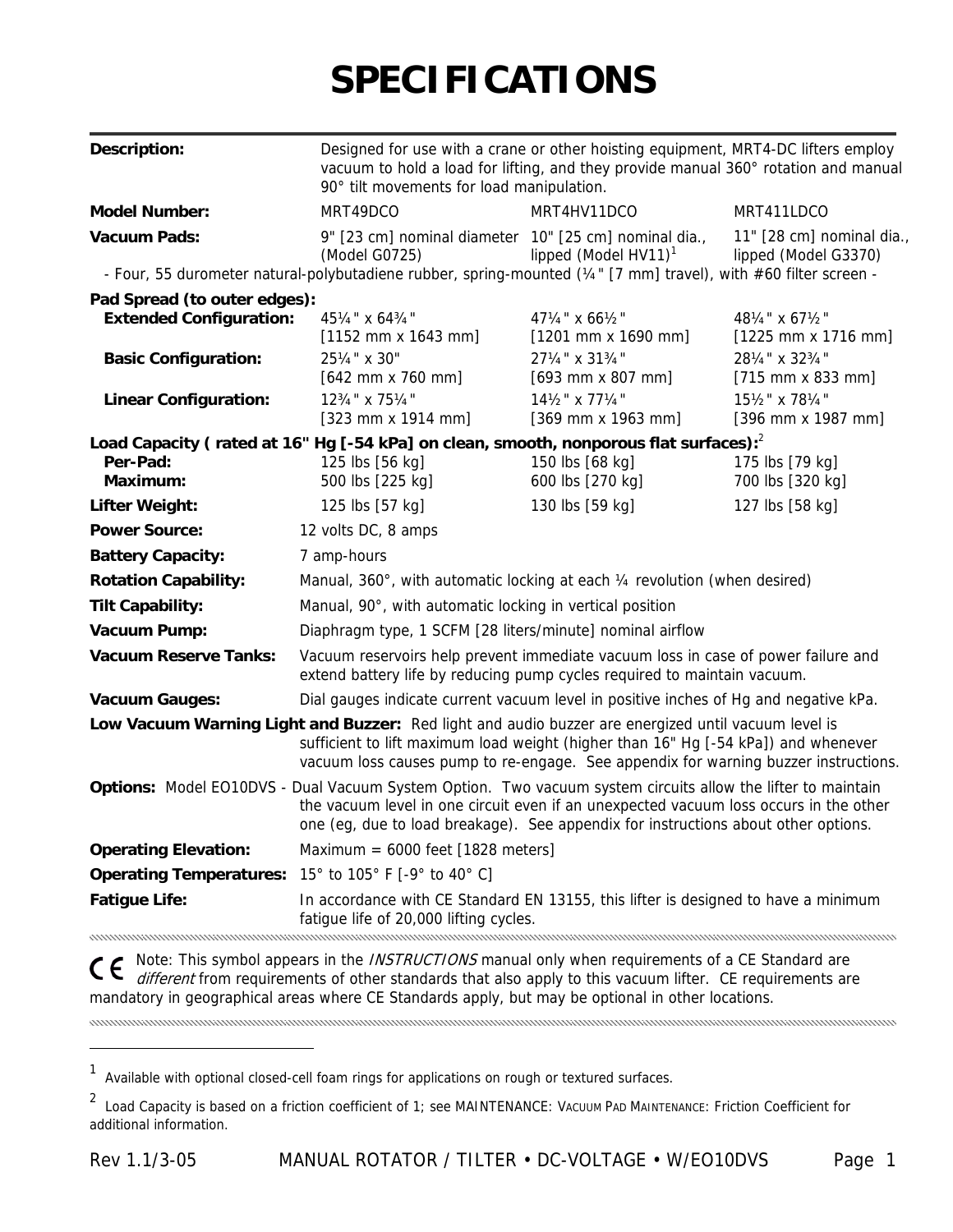# **WARNINGS**



Powr-Grip is pleased to offer the most reliable vacuum lifters available. Despite the high degree of security provided by this product, certain precautions must be observed to protect the operator and others.



- **Always** wear personal protective equipment that is appropriate for the material being handled. Follow trade association guidelines.
- Always operate the lifter under conditions approved for its design (see INTENDED USE: OPERATING ENVIRONMENT).
- **Never** operate a lifter that is damaged, malfunctioning, or missing parts.
- **Never** operate a lifter if the sealing edge of any vacuum pad is cut or otherwise damaged.
- **Never** remove or obscure warning labels.
- **Never** operate a lifter if the Load Capacity or any warning appears to be missing or obscured.
- **Always** make certain the contact surfaces of the load and all vacuum pads are clean prior to applying the pads (see MAINTENANCE: VACUUM PAD MAINTENANCE).
- **Never** exceed the Load Capacity or attempt to lift loads the lifter is not designed for (see INTENDED USE: LOAD CHARACTERISTICS).
- **Never** attempt to lift cracked or broken glass with this lifter.
- **Always** position the vacuum pads correctly on the load prior to lifting (see OPERATION: TO APPLY THE PADS TO A LOAD).
- **Never** lift a load when any vacuum indicator shows inadequate vacuum.
- **Never** touch the vacuum release controls during a lift. This may result in loss of attaching vacuum and release of the load.
- **Never** allow people to ride on the lifter or the load being lifted.
- **Never** lift a load higher than necessary or leave suspended loads unattended.
- **Never** lift a load over people.
- **Always** keep other personnel far enough away from the lifter to avoid injury in the event of an unexpected load release.
- **Always** place the power control in the inactive position and, when possible, disconnect the power source before opening any enclosure on the lifter. (Only applicable to powered lifters)
- **Always** remember that modifications to the lifter may compromise its safety. Wood's Powr-Grip cannot be responsible for the safety of a lifter that has been modified by the customer. For consultation, contact Wood's Powr-Grip.
- **Never** release both the rotation latch and the tilt latch at the same time.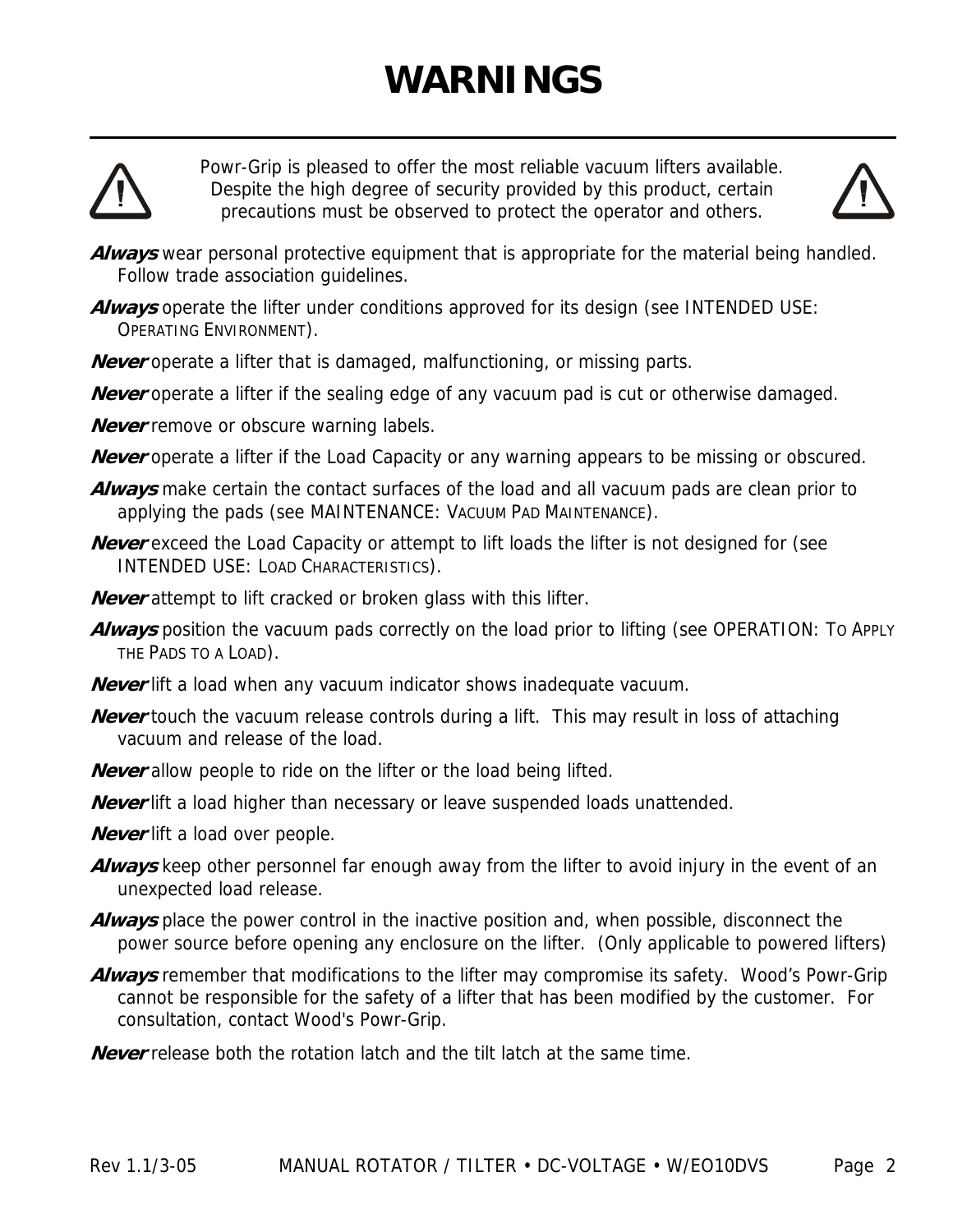# **OPERATING FEATURES**

Note: Components featured in the following instructions for assembling, operating or maintaining the vacuum lifter are *underlined* on their first appearance in each section.



MRT411LDC shown.



- 1 LIFT BAIL
- 2 BATTERY
- 3 TILT RELEASE LEVER
- 4 LOW VACUUM WARNING LIGHT
- 5 ENCLOSURE with VACUUM SWITCHES
- 6 AIR FILTERS
- 7 BATTERY GAUGE
- 8 BATTERY TEST BUTTON
- 9 VACUUM GAUGES
- 10 VALVE HANDLE
- 11 ROTATION WEAR PLATE
- 12 COVER for VACUUM PUMP
- 13 PAD FRAME
- 14 CONTROL HANDLE
- 15 VACUUM RESERVE TANKS
- 16 ROTATION RELEASE LEVER
- 17 VACUUM PAD
- 18 BATTERY CHARGER
- 19 LIFT BAR
- 20 EXTENSION ARM
- 21 LOW VACUUM WARNING BUZZER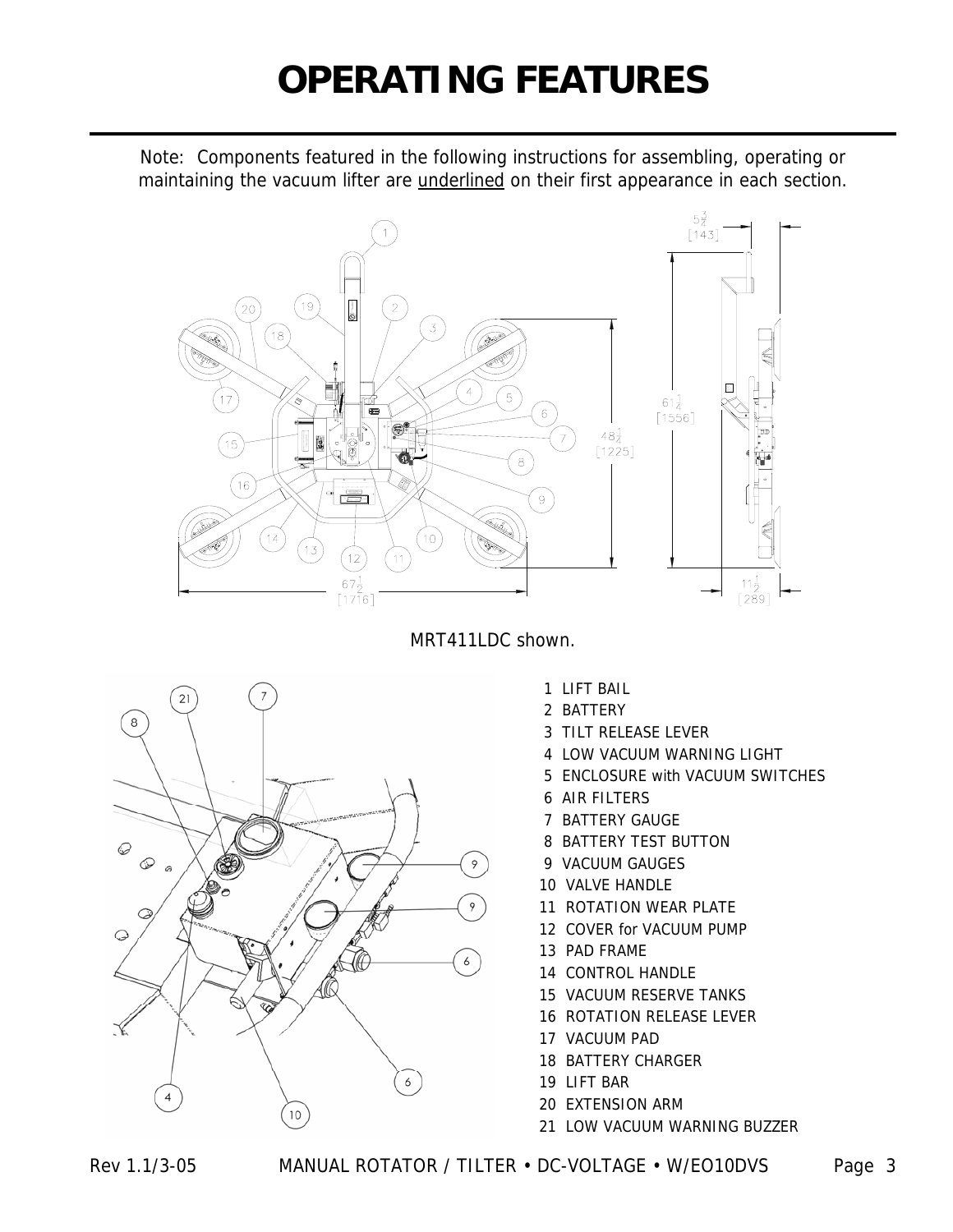## **TO SET UP THE LIFTER**

- 1) Remove the top of the shipping crate and all devices for restraining the vacuum lifter during shipping. Save the crate for use whenever the lifter is transported.
- 2) Suspend the lifter from a crane as follows: Select hoisting equipment (crane and hoist, when applicable) rated to carry the maximum load weight plus the lifter weight (see SPECIFICATIONS: Maximum Load Capacity and Lifter Weight).

Note: Any application of the lifter must conform to all statutory or regulatory standards that relate to the hoisting equipment when used in its geographical location (eg, relevant OSHA standards in the USA).

Release the tilt latch (see OPERATION: To TILT THE LOAD) and raise the lift bar to a vertical orientation. Then attach the hoisting equipment hook to the lift bail.

#### **WARNING: Hoisting equipment hook must be fitted with restraining latch to prevent lift bail from slipping off under any circumstances.**

Note: It may be desirable to attach a short cable choker between the hoisting equipment hook and the lift bail, as large hooks may interfere with the pad frame during rotation.

#### **WARNING: Cable choker must be rated to carry maximum load weight plus lifter weight.**

Use the hoisting equipment to raise the lifter out of the shipping crate. Be careful to avoid damaging any vacuum pads. Remove the pad covers and save them for use whenever the lifter is stored.

- 3) Arrange the pad frame in the configuration that will provide optimal support of the load while lifting (see TO CHANGE THE PAD FRAME CONFIGURATION to follow).
- 4) Connect the electrical connector uniting the battery to the vacuum generating system. Now the lifter is operational.
- 5) Perform Operational and Load Tests for the lifter as directed in MAINTENANCE: TESTING SCHEDULE.

## **TO CHANGE THE PAD FRAME CONFIGURATION**

This lifter offers a variety of pad frame configurations to accommodate different load dimensions (see SPECIFICATIONS: Pad Spread). Configurations are created by installing or removing the pad frame's extension arms and by repositioning the vacuum pads, which have movable mounts.

Select a configuration to provide optimal support across the load surface and to minimize load overhang. Assemble the pad frame in a symmetrical arrangement, to keep the lifter balanced, and make sure all vacuum hoses are secure and routed to avoid being pinched, snagged, abraded or otherwise damaged while the lifter is in operation.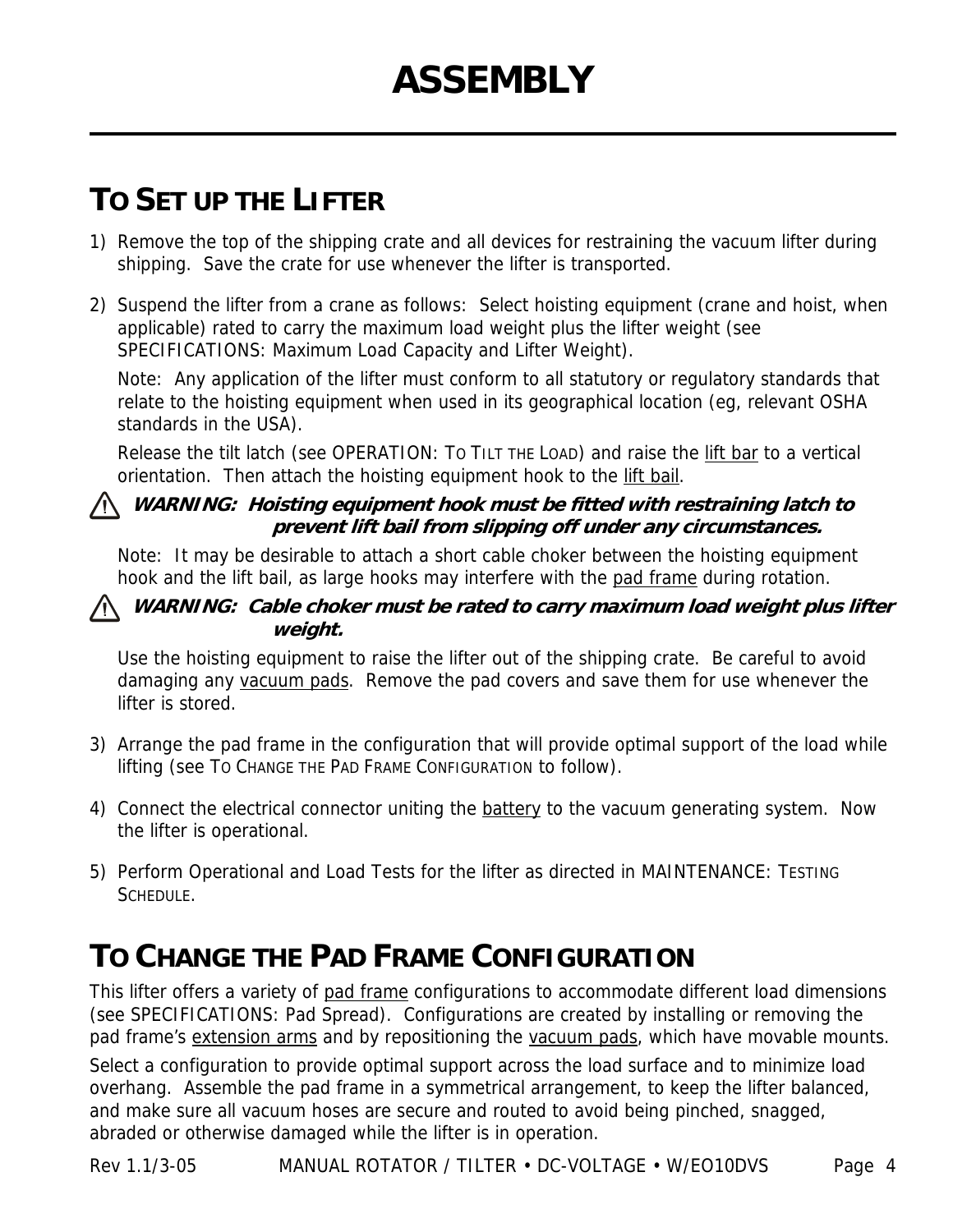

MRT411LDC shown; see SPECIFICATIONS for other models' Pad Spread.

### **Extended Configuration**

This configuration provides a large, rectangular pad spread (see FIGURE 3). Insert all 4 extension arms in the main pad frame and secure them with the cotterless hitch pins provided. Mount the vacuum pads at the outer ends of the arms, using the second set of cotterless hitch pins.

#### **Basic Configuration**

This configuration provides a small, rectangular pad spread (see FIGURE 2). Remove all 4 extension arms and mount the vacuum pads directly to the arm sockets on the main pad frame. Note: Keep one set of cotterless hitch pins with the extension arms at all times.

#### **Linear Configuration**

This configuration provides a narrow, rectangular pad spread (see FIGURE 1). Remove 2 extension arms from opposite sides of the lifter but leave the other 2 extension arms in place, as shown. Mount the remaining vacuum pads at the arm sockets on the main pad frame. Then adjust the rotation wear plate to utilize the secondary rotation stops (see discussion to follow).

#### **Secondary Rotation Stops**

The lifter features a second set of rotation stops rotated 30° from the primary stops. The secondary stops provide level load positioning when the pad frame is in the Linear Configuration (see discussion preceding). To use these stops, loosen the two screws that secure the rotation wear plate. Rotate the plate 30° counter-clockwise, to align the second set of stops with the holes in the wear plate. Tighten the screws to secure the wear plate. Reverse this procedure to realign the primary stops for use with the other pad frame configurations.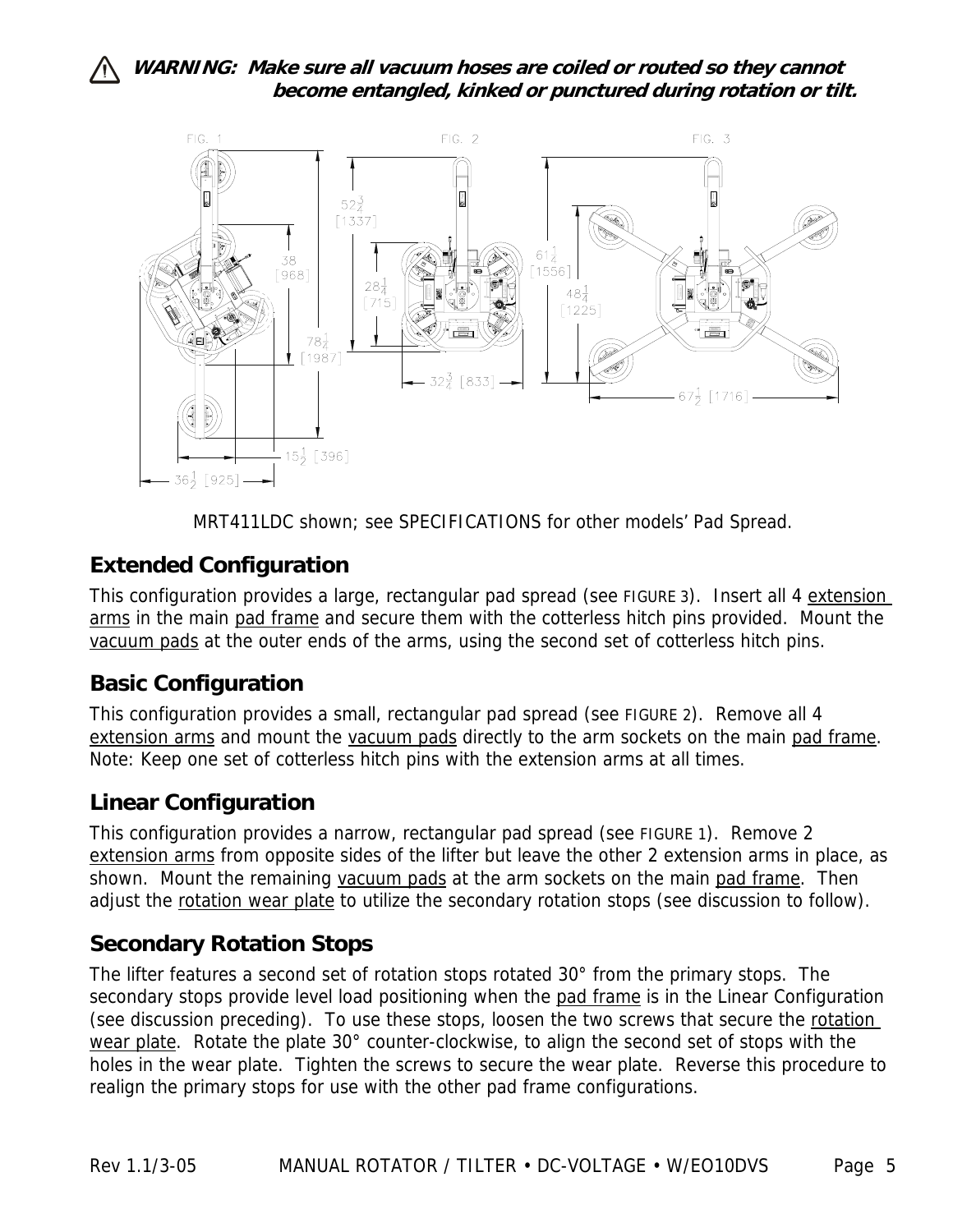## **LOAD CHARACTERISTICS**

**WARNING: This lifter is NOT intended for lifting hazardous materials, such as explosives or radioactive substances.** 

The operator must verify that the lifter is intended to handle each load, in accordance with the following requirements:

- The load must not exceed the maximum allowable weight specified under Load Capacity (see SPECIFICATIONS).
- The load must be a single piece of nonporous or semiporous material with a flat and relatively smooth contact surface.<sup>3</sup> To determine whether the load is too porous or rough, perform the test under Vacuum Level on Other Surfaces (see OPERATION: TO APPLY THE PADS TO A LOAD).
- The load's contact surface must be suitable for obtaining a friction coefficient of 1 with the lifter's vacuum pads (see MAINTENANCE: VACUUM PAD MAINTENANCE: Friction Coefficient), as verified by a friction test.<sup>4</sup> If necessary, contact Wood's Powr-Grip for help in conducting a friction test.
- While the *minimum* length and width of the load are determined by the Pad Spread (see SPECIFICATIONS), the *maximum* length and width are determined by the allowable overhang, or the amount of load material that can extend sideways beyond the vacuum pads without breaking or otherwise being damaged.

The allowable overhang depends on the kind of load material being lifted, the thickness of the material, and the angle at which it is handled (if any). Since materials such as glass, stone or sheet metal each have different physical properties, the allowable overhang must be evaluated separately for each type of load. If necessary, contact Wood's Powr-Grip or an authorized dealer for help in determining the recommended overhang in a specific situation.

• 1" [2.5 cm] is the maximum allowable thickness of loads at the maximum weight (see SPECIFICATIONS: Load Capacity).<sup>4</sup> However, allowable thickness increases as load weight decreases. If necessary, contact Wood's Powr-Grip for help in determining the maximum thickness permitted when handling any specific load.

Note: Vacuum pads can stain or deform load surfaces with light colors or soft coatings. The operator should test such surfaces for detrimental effects before using the lifter on them.

 $\overline{a}$ 

<sup>&</sup>lt;sup>3</sup> Lifters that feature concave vacuum pads can also attach to some kinds of curved loads. Since curvature affects the lifting capacity, contact Wood's Powr-Grip for help in determining the Load Capacity for a particular curved load.

<sup>4</sup> Flat Lifters are exempt from this requirement.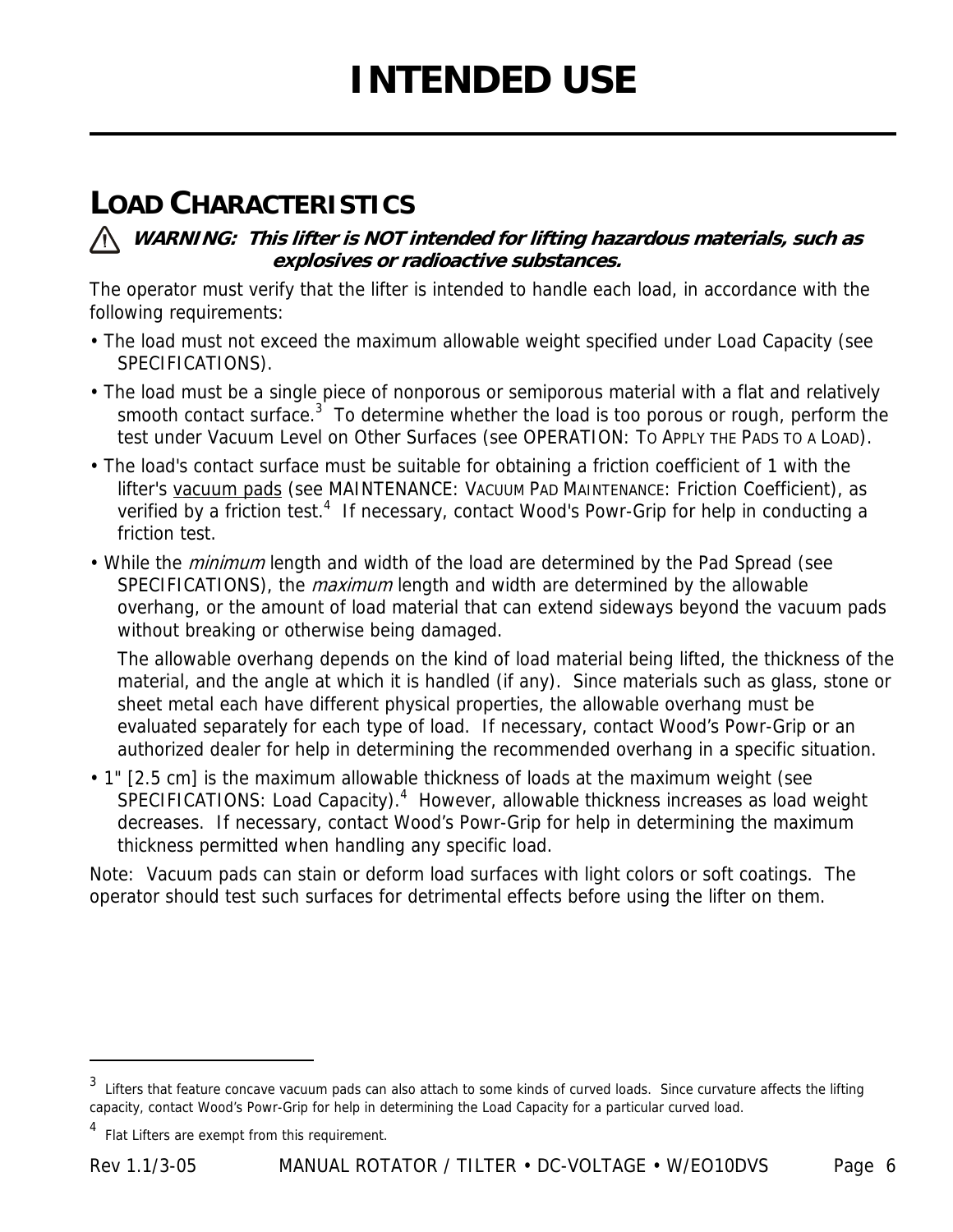## **OPERATING ENVIRONMENT**

The operator must determine whether the lifter is intended to be used in each work environment, in accordance with the following restrictions:

#### **WARNING: Never use lifter in dangerous environments.**

- This lifter is not intended for use in any environment that is inherently dangerous to the operator or likely to compromise the lifter's ability to function. Environments containing explosives, caustic chemicals and other dangerous substances must be avoided when using the lifter.
- The lifter's work environment is limited by the Operating Elevation and Operating Temperatures indicated in SPECIFICATIONS.
- Using the lifter in wet environments may require the operator to take special precautions:

Moisture on contact surfaces of the load or vacuum pads diminishes the lifter's slip resistance, thereby reducing the lifting capacity (see MAINTENANCE: VACUUM PAD MAINTENANCE: Friction Coefficient).



#### **WARNING: Moisture reduces slip resistance of vacuum pads.**

Although the lifter's exterior surfaces can tolerate some exposure to water vapor, they are not designed to be water-tight. Submerging the lifter or using it in rain may damage lifter components; these and similar conditions must be avoided.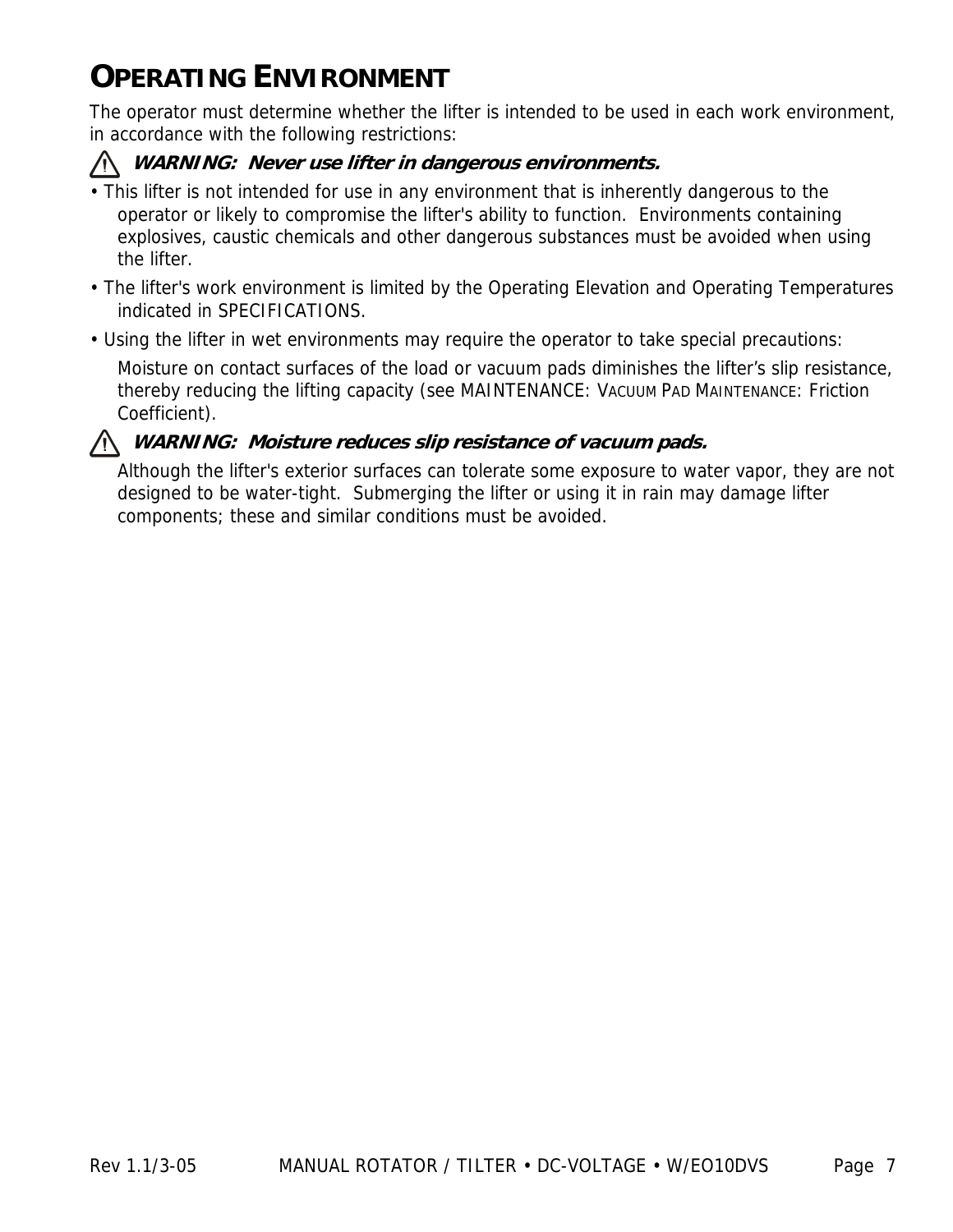## **BEFORE USING THE LIFTER**

The operator must determine whether the lifter is capable of performing each intended task, in accordance with the SPECIFICATIONS and INTENDED USE sections of this INSTRUCTIONS manual. In addition, all of the following preparations must be completed prior to lifting any load.

### **Taking Safety Precautions**

The operator must read and understand this INSTRUCTIONS manual, including all **WARNINGS**, before using the lifter. If necessary, contact Wood's Powr-Grip or an authorized dealer for assistance.

#### **WARNING: Always wear appropriate personal protective equipment.**

The operator must wear any personal protective equipment and take any other precautions required to handle the load safely. Consult appropriate trade association guidelines to determine what precautions are necessary for each type of load material.

### **Performing Inspections and Tests**

#### **WARNING: Always check battery energy before using lifter.**  (See MAINTENANCE: BATTERY TEST)

Perform all inspections and tests required by the INSPECTION and TESTING SCHEDULES (see MAINTENANCE). In addition, if the lifter has been in storage, always conduct a VACUUM TEST before placing it in service (see MAINTENANCE).



#### **CAUTION: Examine each air filter regularly, and empty when necessary.**

Two air filters help protect the vacuum generating system from contaminants. However, the lifter is not intended for use on wet load surfaces because the filters would not prevent liquid from entering the vacuum system. The operator must examine each filter bowl regularly and remove any liquid or other contaminants found inside (see MAINTENANCE: AIR FILTER MAINTENANCE).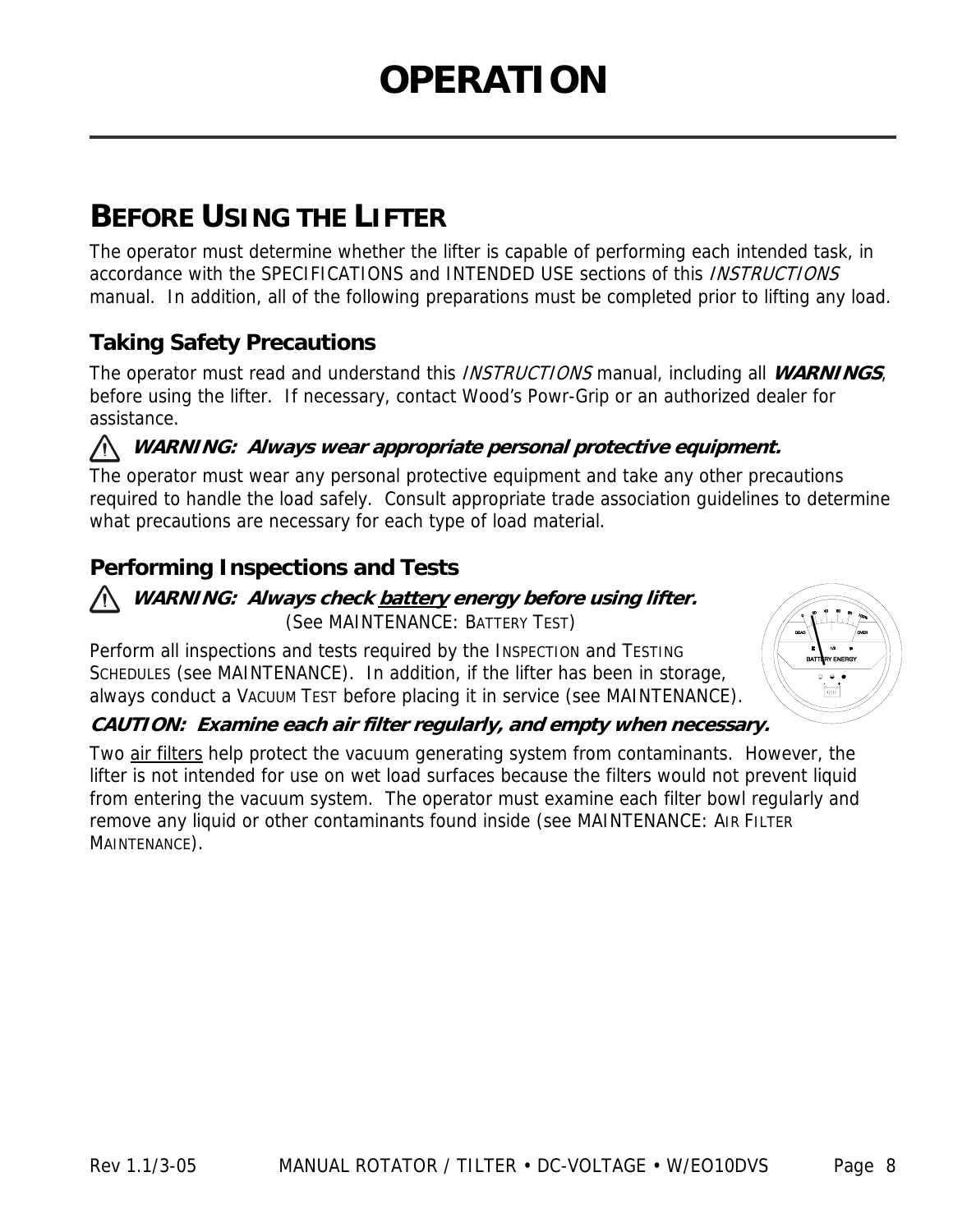## **TO APPLY THE PADS TO A LOAD**

### **Positioning the Lifter on the Load**

Make certain that the contact surfaces of the load and all vacuum pads are free of any contaminates that could prevent the pads from sealing against the load (see MAINTENANCE: VACUUM PAD MAINTENANCE). Center the lifter's rotation axis to within 2" [5 cm] of the load center, since off-center loading can cause the load to rotate or tilt unexpectedly, and it may also damage the lifter.<sup>5</sup> Make sure that all vacuum pads will fit entirely on the load's contact surface (see SPECIFICATIONS: Pad Spread) and that they will be loaded evenly while lifting (see SPECIFICATIONS: Per-Pad Load Capacity). Then apply the lifter to the load so that all pads are touching the contact surface.

### **Sealing the Pads against the Load**

Firm pressure at the center of the lifter helps the vacuum pads begin to seal against the load. Pull the valve handle outward to the "APPLY" position (power on). This energizes the vacuum pump, causing vacuum to be drawn at the pads immediately. The red low vacuum warning light also turns on and remains illuminated until the lifter attains sufficient vacuum to lift the



**TO APPLY**

maximum load weight (see TO LIFT AND MOVE THE LOAD: Load Capacity and the Warning Light to follow). The valve handle must remain in the "APPLY" position throughout the entire lift.

### **WARNING: Keep valve handle in "APPLY" position throughout lift.**

Note: If a vacuum pad has been lying against a hard object (as during shipping), it may be slightly distorted. Although initially it may be difficult to apply the pad to a load, this condition should correct itself with continued use.

### **Reading the Vacuum Gauges**

The lifter is equipped with 2 vacuum gauges, which indicate the current vacuum level in each circuit of the lifter's vacuum system. The *green* range indicates vacuum levels sufficient for lifting the maximum load weight, whereas the red range indicates vacuum levels that are **not** sufficient for lifting the maximum load weight. Both gauge needles should show a sudden surge in vacuum as the vacuum pads seal against the load. If it takes more than 5 seconds for the vacuum level to reach 5" Hg [-17 kPa] on either vacuum gauge, press on any pad that has not yet sealed.

 $\overline{a}$ 

<sup>&</sup>lt;sup>5</sup> The lifter is designed to handle the maximum load weight (see SPECIFICATIONS: Maximum Load Capacity) when the load's center of gravity is positioned within 2" [5 cm] of the lifter's rotation axis. Occasional loading deviations are permissible, provided that the operator can maintain control of the load at all times and that the load weight is low enough to avoid damaging the lifter.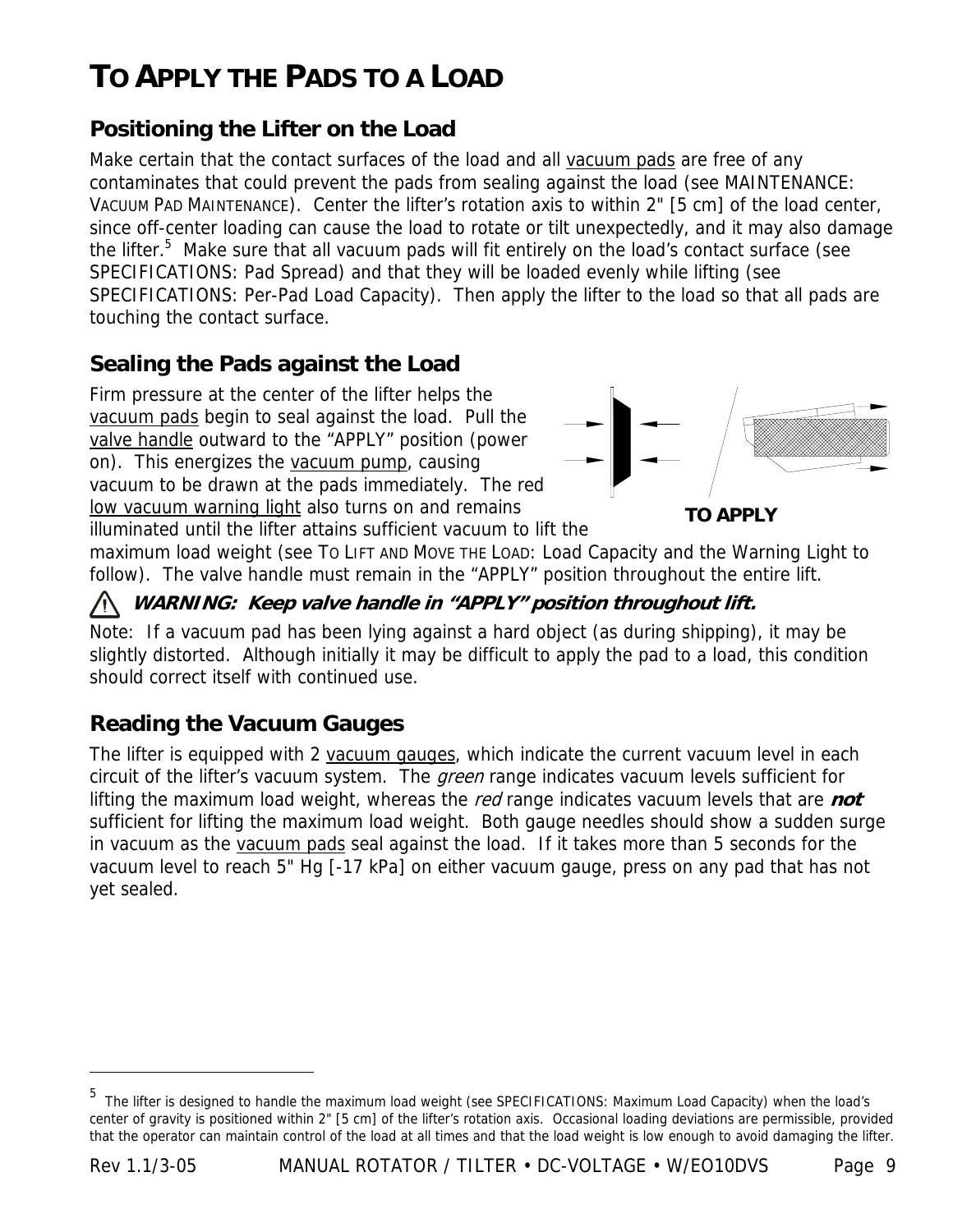## **Vacuum Level on Optimal Surfaces**

When the lifter is attached to clean, smooth, nonporous load surfaces, it should be able to maintain a vacuum level in the green range on both vacuum gauges, except when used at high elevations (see SPECIFICATIONS: Operating Elevation). If not, make sure both vacuum switches are adjusted correctly (see MAINTENANCE: VACUUM SWITCH ADJUSTMENT). If either vacuum switch cannot be adjusted to maintain a vacuum of 16" Hg [-54 kPa], perform the VACUUM TEST (see MAINTENANCE) to determine whether there is a deficiency in the vacuum generating system.

### **Vacuum Level on Other Surfaces**

When the lifter is attached to contaminated, rough or porous load surfaces, it may not be able to maintain a vacuum level in the green range on both vacuum gauges, due to leakage in the seal between the vacuum pads and the load surface.<sup>6</sup> In the case of contamination, thoroughly clean the contact surfaces of the load and the vacuum pads (see MAINTENANCE: VACUUM PAD MAINTENANCE: Cleaning), and reapply the lifter to the load. If the load has rough or porous surfaces, **the operator must conduct a test to determine whether the lifter is designed to lift the load**, as follows:

- 1) Make sure the lifter's vacuum generating system is functioning correctly (see MAINTENANCE: VACUUM TEST).
- 2) Apply the vacuum pads to the load as previously directed.
- 3) After the vacuum pump stops running, disconnect the electrical connector uniting the battery with the vacuum generating system.

 Note: After the test is completed, move the valve handle to the "RELEASE" position (power off) before reconnecting the battery.

- 4) Raise the load a minimal distance, to assure that it is supported by the lifter.
- 5) Monitor both vacuum gauges while the load is suspended for 5 minutes: **The lifter must maintain a minimum vacuum level of 10" Hg [-34 kPa] during this time.** If not, the load does not possess the characteristics required for using this lifter.<sup>7</sup>

 $\overline{a}$ 

<sup>&</sup>lt;sup>6</sup> Contaminated loads can also cause the vacuum pump to run frequently or continuously. Since excessive pumping quickly reduces battery energy, the operator should clean the load when possible, to minimize pumping.

<sup>&</sup>lt;sup>7</sup> Certain load materials are too rough or porous to allow the lifter to form a seal which can be maintained for 5 minutes without power. However, in geographical locations where CE Standards do not apply, it may be possible to use the lifter to lift such loads. Contact Wood's Powr-Grip for more information.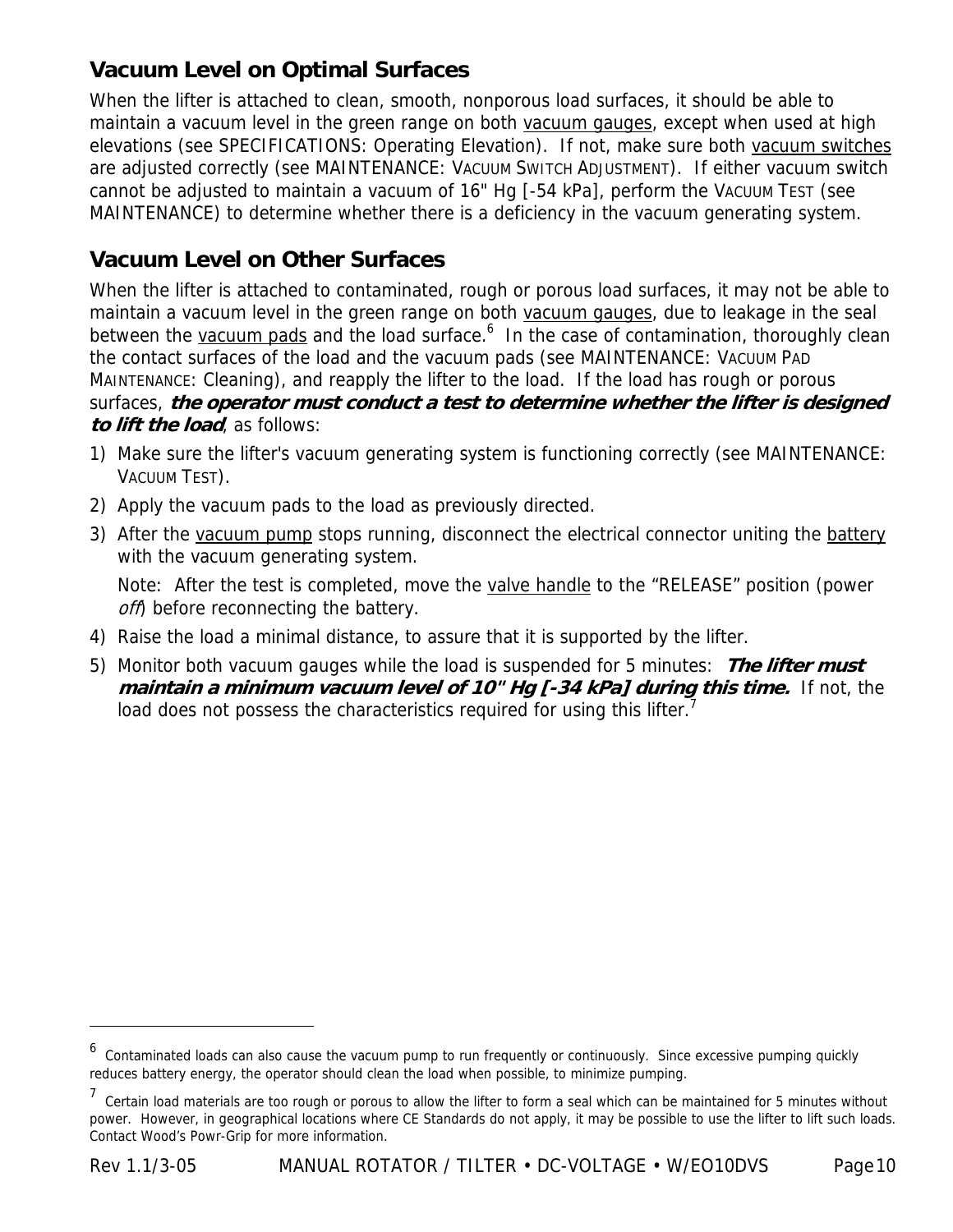## **TO LIFT AND MOVE THE LOAD**

## **Positioning the Lift Bar**

#### **WARNING: Lift bar must be oriented vertically to lift load.**  /N =

Never lift the load from a flat position with the lift bar latched parallel to the load. Always release the tilt latch (see TO TILT THE LOAD to follow) and raise the lift bar to a vertical orientation before attempting to lift.



## **Load Capacity and the Warning Light**

A lifter's Load Capacity is rated at a vacuum level of 16" Hg [-54 kPa] (see SPECIFICATIONS). After the lifter has attained this level, the vacuum pump turns off automatically, to conserve battery energy. At the same time, the low vacuum warning light turns off, to indicate that the lifter is ready to lift the maximum load weight.

#### **WARNING: Never attempt to lift load while red warning light is illuminated.**

Do not attempt to lift the load while the warning light is illuminated; such an attempt could result in a load release and possible injury to the operator.

### **Monitoring Vacuum Indicators**

The low vacuum warning light and both vacuum gauges must remain completely visible to the operator, so that they can be monitored throughout the entire lift.

#### **WARNING: Vacuum indicators must be visible to operator throughout entire lift.**

If the vacuum system experiences leakage while the lifter is attached to the load, the vacuum pump turns on automatically, as required to maintain sufficient vacuum for lifting the maximum load weight. The low vacuum warning light also turns on and remains illuminated while the pump is running, to signal the reduction in vacuum to the operator.

If the pump and warning light turn on while you are lifting a load, make sure both vacuum gauges show a vacuum level of 16" Hg [-54 kPa] or higher. If not, move away and stay clear of the load until it can be lowered to the ground or a stable support.

#### **WARNING: Stay clear of any suspended load while vacuum level is lower than 16" Hg [-54 kPa].**

Discontinue lifter use until the cause of the vacuum loss can be determined. If the pump runs at intervals of ten minutes or less while the lifter is attached to clean, smooth, nonporous materials, the leakage is likely to be in the vacuum system. In this event, perform the VACUUM TEST (see MAINTENANCE) and inspect the vacuum pads for damage (see MAINTENANCE: VACUUM PAD MAINTENANCE: Inspection). If the vacuum loss cannot be remedied immediately, perform inspection and maintenance as needed to identify and correct any deficiency before resuming normal operation of the lifter.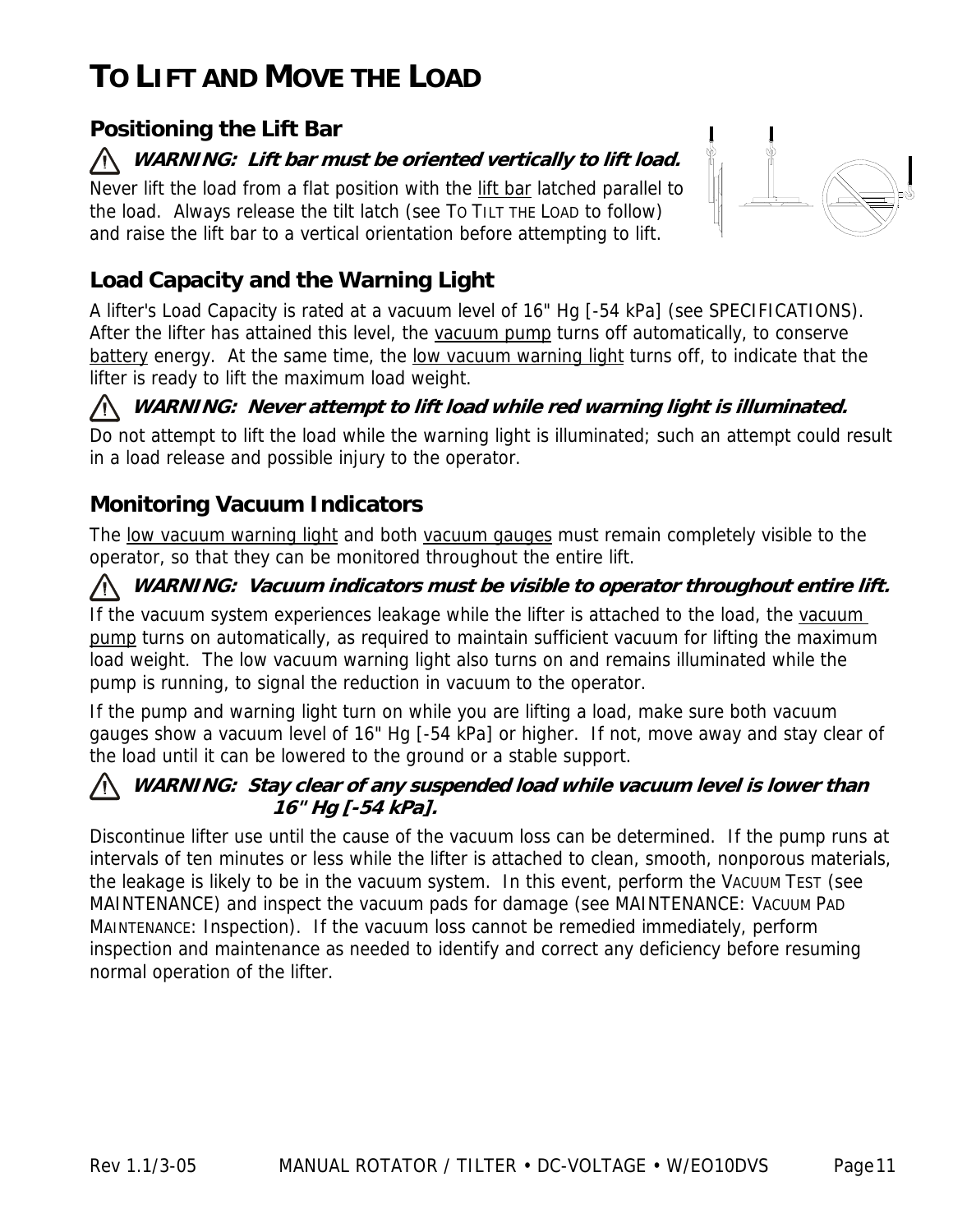## **Controlling the Lifter and Load**

When the vacuum indicators show that the lifter is ready, use the hoisting equipment to raise the lifter and load as needed to clear any obstacles in their path. Use the control handle to keep the lifter and load in the desired orientation while they are suspended from the crane. Once sufficient clearance is established, the load can be rotated or tilted as desired (see TO ROTATE THE LOAD EDGEWISE or TO TILT THE LOAD to follow).

### **In Case of Power Failure**

The lifter is equipped with 2 vacuum reserve tanks, designed to maintain vacuum temporarily in case of a failure at the lifter's power source.

#### **WARNING: Stay clear of any suspended load in the event of a power failure.**

Although the lifter is designed to support the load for at least 5 minutes without power, this depends on many factors, including the condition of the load and the lifter's vacuum system (see INTENDED USE: LOAD CHARACTERISTICS and MAINTENANCE: VACUUM PAD MAINTENANCE, VACUUM TEST). If a power failure occurs, keep all personnel clear of the suspended load until it can safely be placed on the ground or a stable support. Correct any deficiency before resuming normal operation of the lifter.

## **TO ROTATE THE LOAD EDGEWISE**

#### **WARNING: Never release tilt and rotation latches at the same time. Releasing both latches may result in damage to the lifter and/or loss of the load.**

#### **WARNING: Make sure load is positioned correctly on lifter; unbalanced loads may rotate unexpectedly.**

Remember that the load is longer in its diagonal dimensions than in its side dimensions; raise the load high enough to clear any obstacles when rotating. Maintain a firm grip on the control handle to keep the load under control at all times. Pull on the rotation release lever to disengage the rotation latch, and rotate the load to the desired position. To stop the load's motion automatically at each quarter turn, simply let go of the rotation release lever immediately after initiating the rotation, so that the rotation latch engages at the next stop. Whenever rotation is not required, keep the rotation latch engaged, to prevent accidental damage to the load and possible injury to the operator.

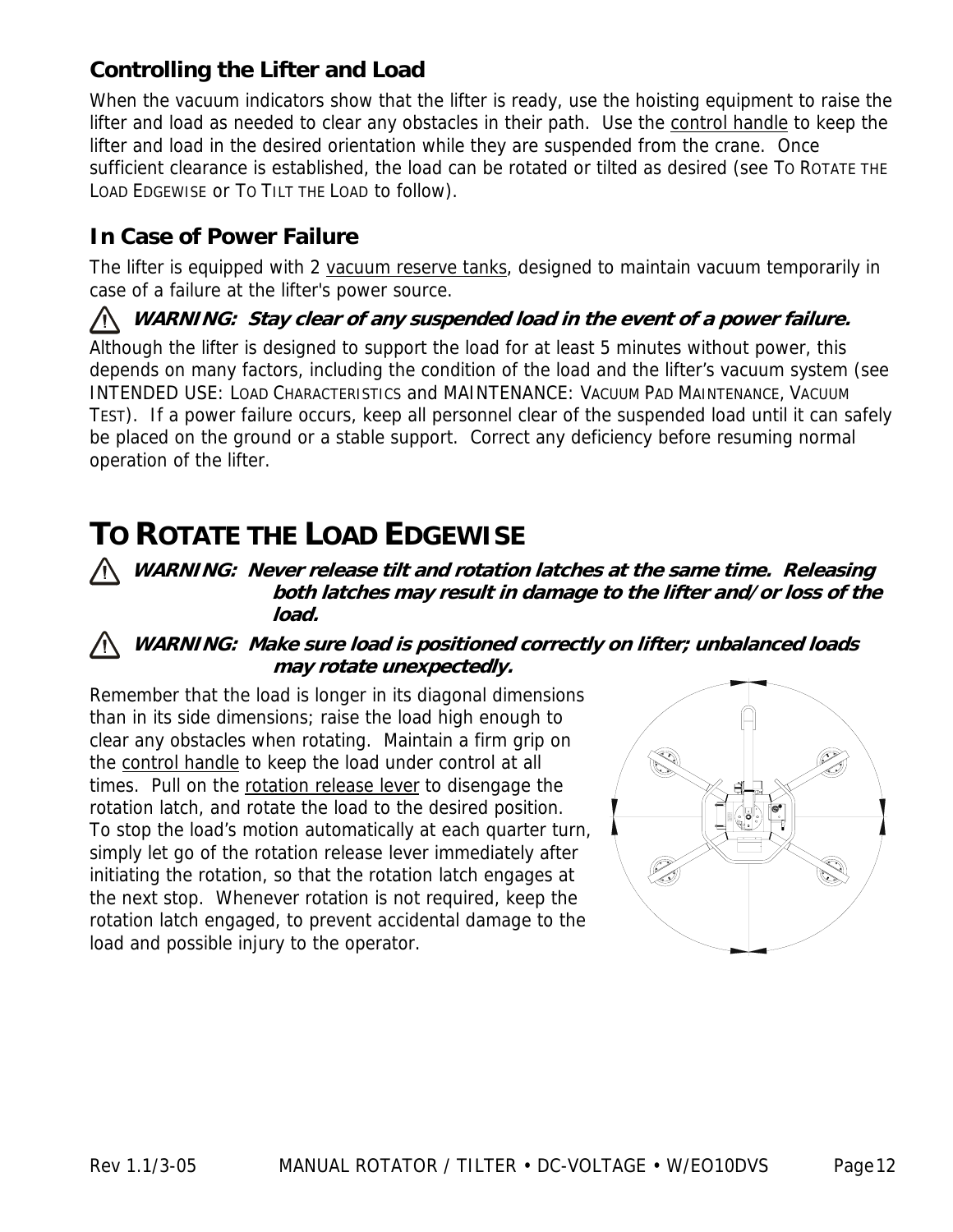## **TO TILT THE LOAD**

#### **WARNING: Never release tilt and rotation latches at the same time. Releasing both latches may result in damage to the lifter and/or loss of the load.**

Remember that the load requires more vertical space when tilted to the upright position, as well as more horizontal space when tilted to the flat position. Make sure there is sufficient clearance for the load to tilt without contacting the operator or any nearby objects. Maintain a firm grip on the control handle to keep the load under control at all times. Pull on the tilt release lever and prepare for a slight surge of motion as the load begins to tilt. If load size permits, maintain control with the handle throughout the tilt. For loads with overhang, it may be necessary to release the control handle as the load approaches the



flat position. If so, keep the load under control using hand cups or other appropriate means.

## **TO RELEASE THE PADS FROM THE LOAD**

**WARNING: Load must be fully supported before releasing vacuum pads.** 

When the load is at rest and fully supported, pinch the valve release lever against the valve handle, and push the valve handle inward to the "RELEASE" position (power off) until the vacuum pads disengage completely from the load.

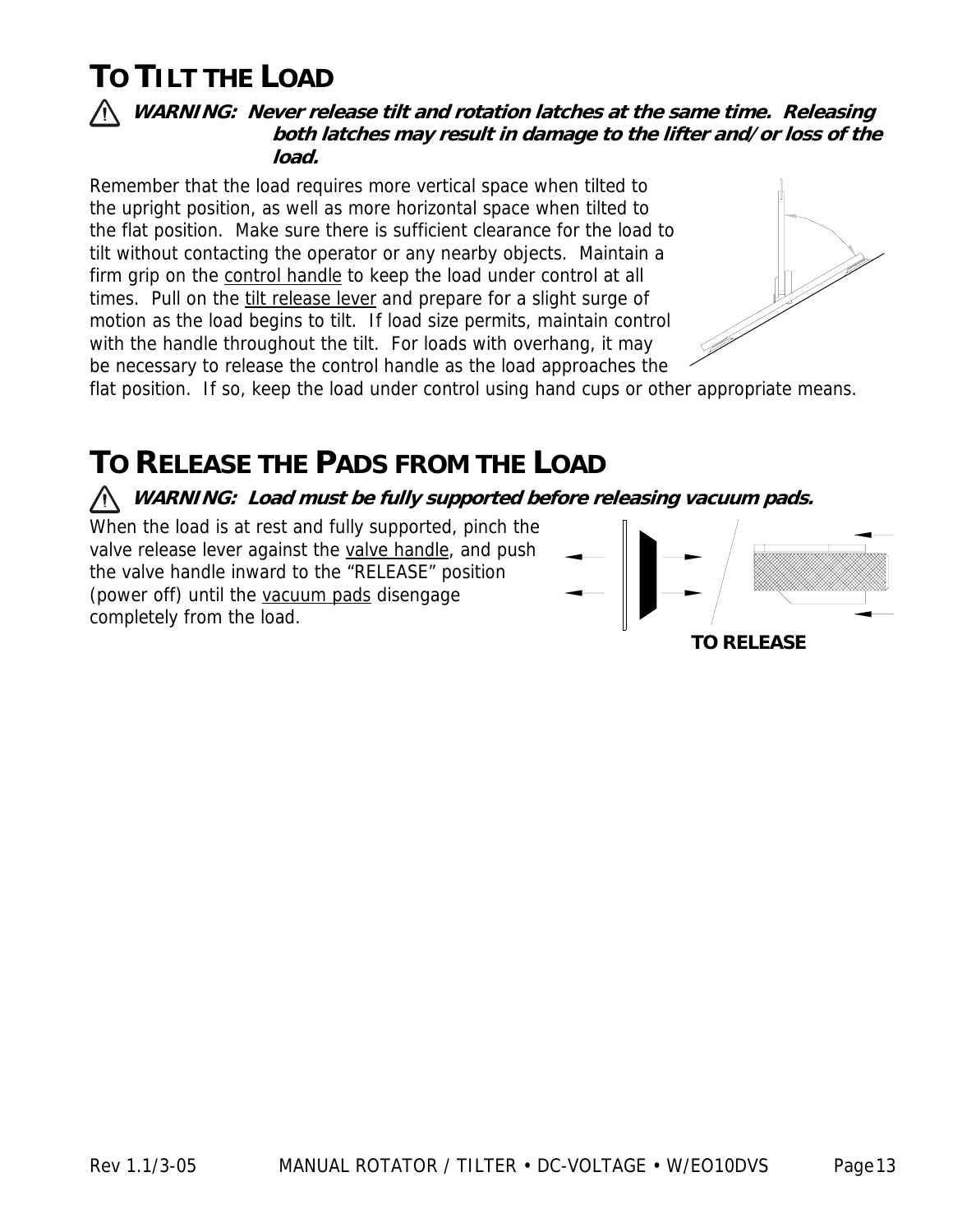## **AFTER USING THE LIFTER**

Leave the valve handle in the "RELEASE" position (power off).

#### **CAUTION: Do not set the lifter against any surfaces which could soil or damage the vacuum pads.**

Use the hoisting equipment to gently lower the lifter onto a stable support; then detach the hoisting equipment hook from the lift bail.

If the lifter is transported to another location, use the original shipping crate and secure the lifter so as to protect the vacuum pads and all other components from damage while in transit.

## **Storing the Lifter**

Use the covers supplied to keep the vacuum pads clean.

In accordance with CE Standard EN 13155, the lifter is designed to rest on relatively CE horizontal surfaces without tipping over. To store the lifter in this way, set the lifter with the pads facing downward on a clean, smooth, flat surface.

Charge the battery completely when placing it in storage and at six-month intervals thereafter (see MAINTENANCE: BATTERY RECHARGE). After charging the battery, disconnect the electrical connectors uniting the battery to the **battery charger** and to the vacuum generating system, in order to minimize power drainage. Preferred temperatures for storing the battery are 32° to 70° Fahrenheit [0° to 21° Celsius]. Higher temperatures require the battery to be charged more frequently. Storage at temperatures above 100° Fahrenheit [38° Celsius] should be avoided.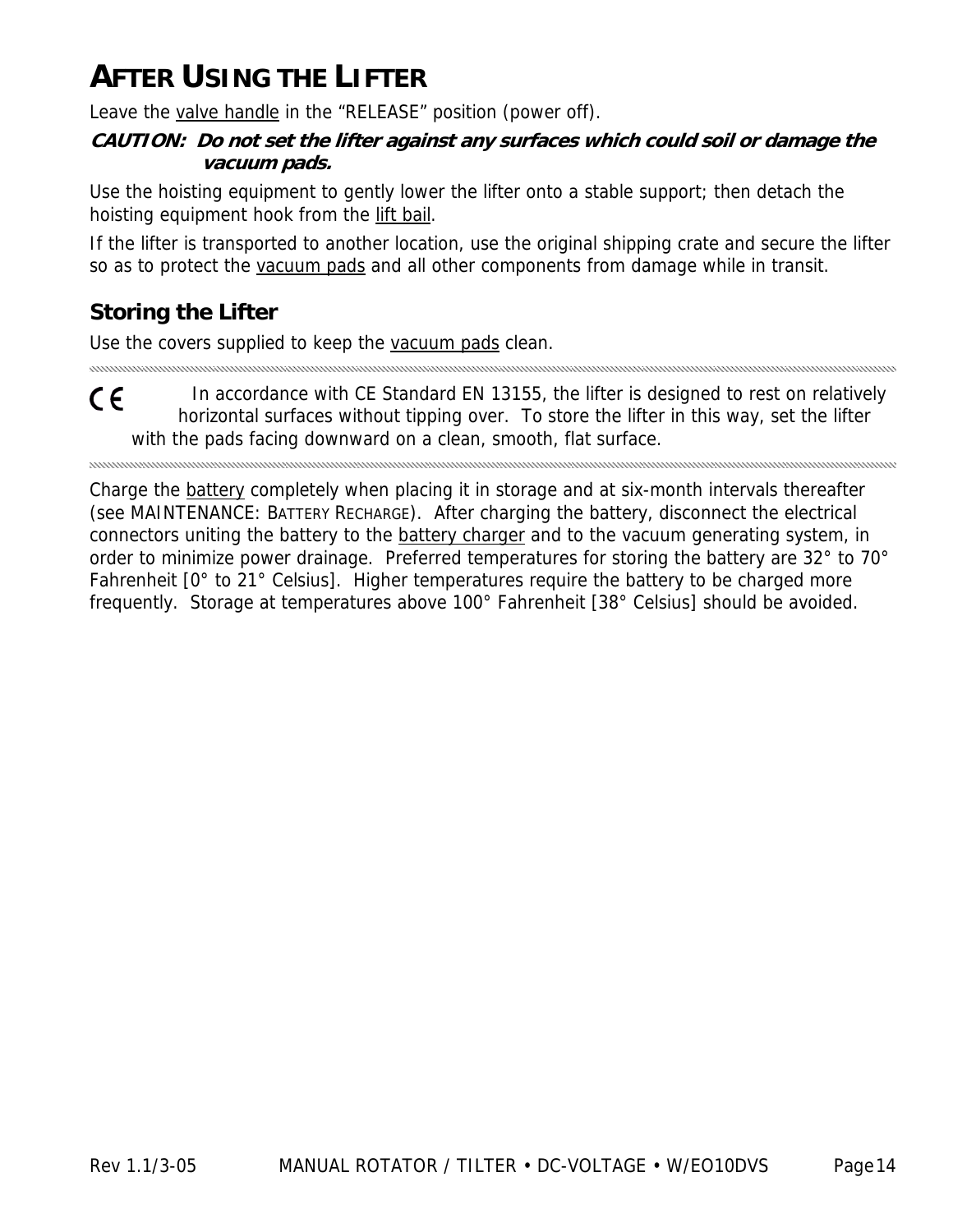# **MAINTENANCE**

**WARNING: Always make sure battery is disconnected before servicing lifter.** 

## **INSPECTION SCHEDULE**

Perform inspections routinely, according to the following frequency schedule:

## **Every-Lift Inspection**

- Examine the vacuum pads and load surface for contamination or debris (see VACUUM PAD MAINTENANCE to follow).
- Examine the vacuum pads, controls and indicators for visual damage (see VACUUM PAD MAINTENANCE to follow).
- Test the battery for adequate charge (see BATTERY TEST to follow).

If a battery's charge appears to be inadequate, charge and retest the battery (see BATTERY RECHARGE to follow). If any other deficiency is detected during the inspection, correct it before using the lifter and perform the Frequent Inspection to follow.

### **Frequent Inspection**

(following every 20-40 hours' use; or whenever lifter is out of service for 1 month or more)

- Examine the lifter's structure for visual damage.
- Examine the vacuum system (including vacuum pads, fittings and hoses) for visual damage.
- Examine the *air filter* for conditions requiring service (see AIR FILTER MAINTENANCE to follow).
- Perform the VACUUM TEST to follow.
- Check for unusual vibrations or noises while operating the lifter.

If any deficiency is detected during the inspection, correct it before using the lifter and perform the Periodic Inspection to follow.

### **Periodic Inspection**

(following every 250-500 hours' use; or whenever lifter is out of service for 1 year or more)

- Examine the entire lifter for external evidence of looseness, excessive wear, deformation, cracks, excessive corrosion, dents to structural or functional components, cuts, or any deficiency which might constitute a hazard.
- Keep a written record of all Periodic Inspections.

If any deficiency is detected during the inspection, return the lifter to Wood's Powr-Grip or an authorized dealer for repair (see LIMITED WARRANTY).

### **Infrequent Use**

If a lifter is used less than 1 day in a 2-week period, perform the Periodic Inspection each time before using the lifter.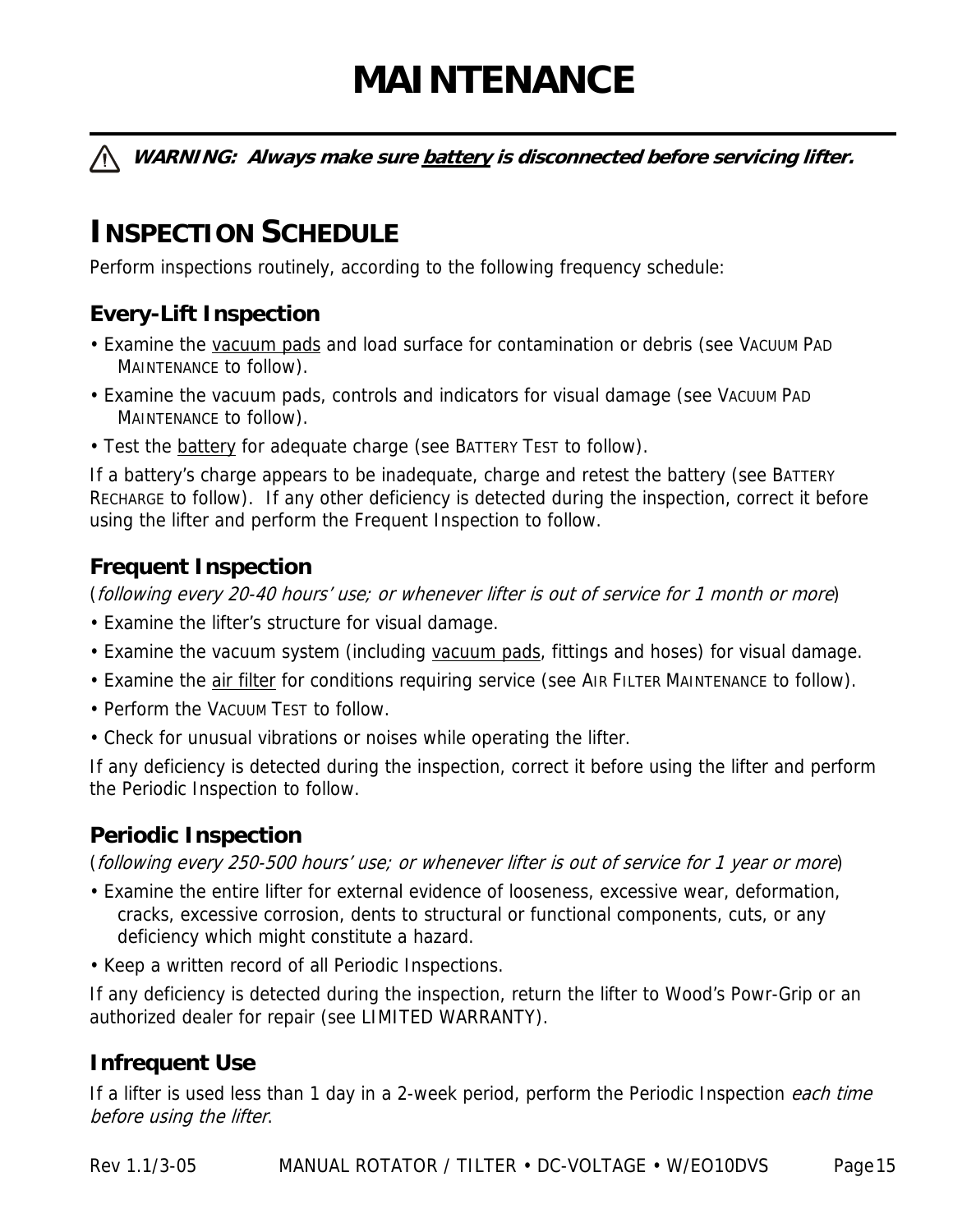## **TESTING SCHEDULE**

Perform these tests when placing the lifter in service *initially* and each time following a repair or modification. Correct any deficiency and retest before using the lifter.

### **Operational Tests**

- Perform the VACUUM TEST to follow.
- Test all features and functions of the lifter (see OPERATING FEATURES, OPERATION and MAINTENANCE).

## **Load Test**

Prove that the lifter can lift 100% of its Maximum Load Capacity (see SPECIFICATIONS), using an actual load or an equivalent simulation. $8$  Employ the following method to test with an actual load:

- 1) Place a test load with appropriate LOAD CHARACTERISTICS (see INTENDED USE) on a stable support. Make sure the load is oriented in the upright position.<sup>9</sup>
- 2) Apply the vacuum pads to the load as previously directed.
- 3) After the vacuum pump stops running, disconnect the electrical connector uniting the battery with the vacuum generating system.<sup>10</sup>

 Note: After the test is completed, move the valve handle to the "RELEASE" position (power off) before reconnecting the battery.

- 4) Raise the load a minimal distance, to assure that it is supported by the lifter.
- 5) Hold the load for 5 minutes. The load must not slip or fall during this time period. If it does, conduct a VACUUM TEST and inspect each vacuum pad as indicated under VACUUM PAD MAINTENANCE: Inspection (see sections to follow). Correct any deficiency that is found and retest the lifter.

Note: See MAINTENANCE topics to follow for additional directions about inspecting and testing specific lifter components.

## **MAINTENANCE SCHEDULE**

Unless specified elsewhere in this *INSTRUCTIONS* manual, the lifter does not require maintenance on a routine basis. Instead, maintenance must be performed whenever a deficiency is indicated by routine inspections or tests. Any maintenance warranted must be performed before resuming normal operation of the lifter.

 $\overline{a}$ 

<sup>8</sup> ASME Standard B30.20 requires the lifter to be tested to 125% of its Load Capacity.

<sup>9</sup> Flat Lifters are exempt from this requirement.

<sup>&</sup>lt;sup>10</sup> For lifters equipped with Option EO9RP, instead of this action, place the power switch in the "OFF" position.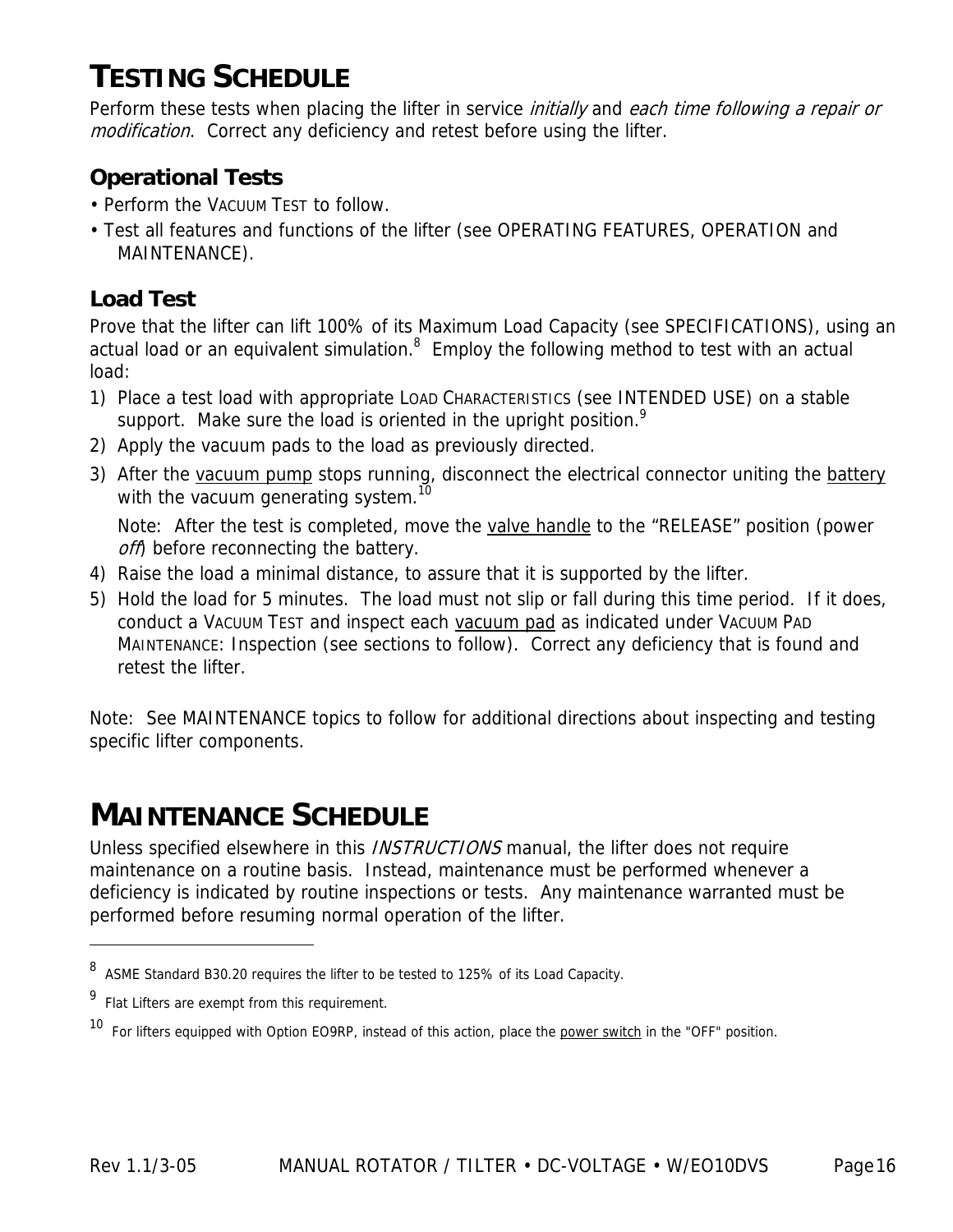## **BATTERY TEST**

The lifter is equipped with a **battery gauge** to help the operator evaluate whether the battery has adequate energy for lifting. Factors such as the condition of the battery, the time required to execute a lift, and the porosity of the load combine to determine how much battery energy is needed. **It is the** 

**operator's responsibility to evaluate these conditions and to make sure the battery has sufficient energy to complete a lift safely.** Check the battery energy before every lift and also at the end of each day's use, to



decide whether a charge is needed (see BATTERY RECHARGE to follow).<sup>11</sup> Never use the lifter when battery energy registers lower than 20%, regardless of the estimated energy requirement.

**WARNING: Never use lifter if battery energy is lower than 20% of capacity.** 

While the valve handle is in the "APPLY" position (power on), the battery gauge automatically monitors battery energy. However, the battery gauge shuts off temporarily to protect the circuitry while the vacuum pump is running. When the pumping cycle is completed, the battery gauge requires a few moments to stabilize before it displays an accurate energy reading again.

While the valve handle is in the "RELEASE" position (power off), the battery energy can be checked manually using the battery test button. If the lifter has not been used since the battery was charged, the battery gauge may falsely indicate an energy level that is higher than actual, due to a "surface charge" on the battery. After the pump runs for approximately one minute, the surface charge dissipates, allowing the operator to take an accurate energy reading.

## **BATTERY RECHARGE**

 $\overline{a}$ 

Only use a battery charger supplied by or approved by Wood's Powr-Grip; other chargers may reduce battery life. Charge the battery as soon as possible after any extended use of the lifter, or whenever the **battery gauge** indicates diminished energy (see BATTERY TEST preceding). Temperatures above 70° Fahrenheit [21° Celsius] require the battery to be charged more frequently.

**CAUTION: Charge the battery only while the valve handle is in "RELEASE" position (power OFF).** Operating the lifter when the charger is connected to an AC power source could result in permanent damage to the charger.

Identify the input voltage marked on the battery charger, and plug it in to an appropriate power source.<sup>12</sup> Usually a battery takes no more than 16 hours to charge completely, after which the charger shuts off automatically. Following long-term use, a battery gradually loses capacity. Replace it whenever the operating time between recharging is no longer satisfactory.

The battery charger must be disconnected from its AC power source in order to test the battery energy; otherwise, the energy reading on the battery gauge would not be accurate.

<sup>12</sup> Any external power supply must conform to all applicable local codes.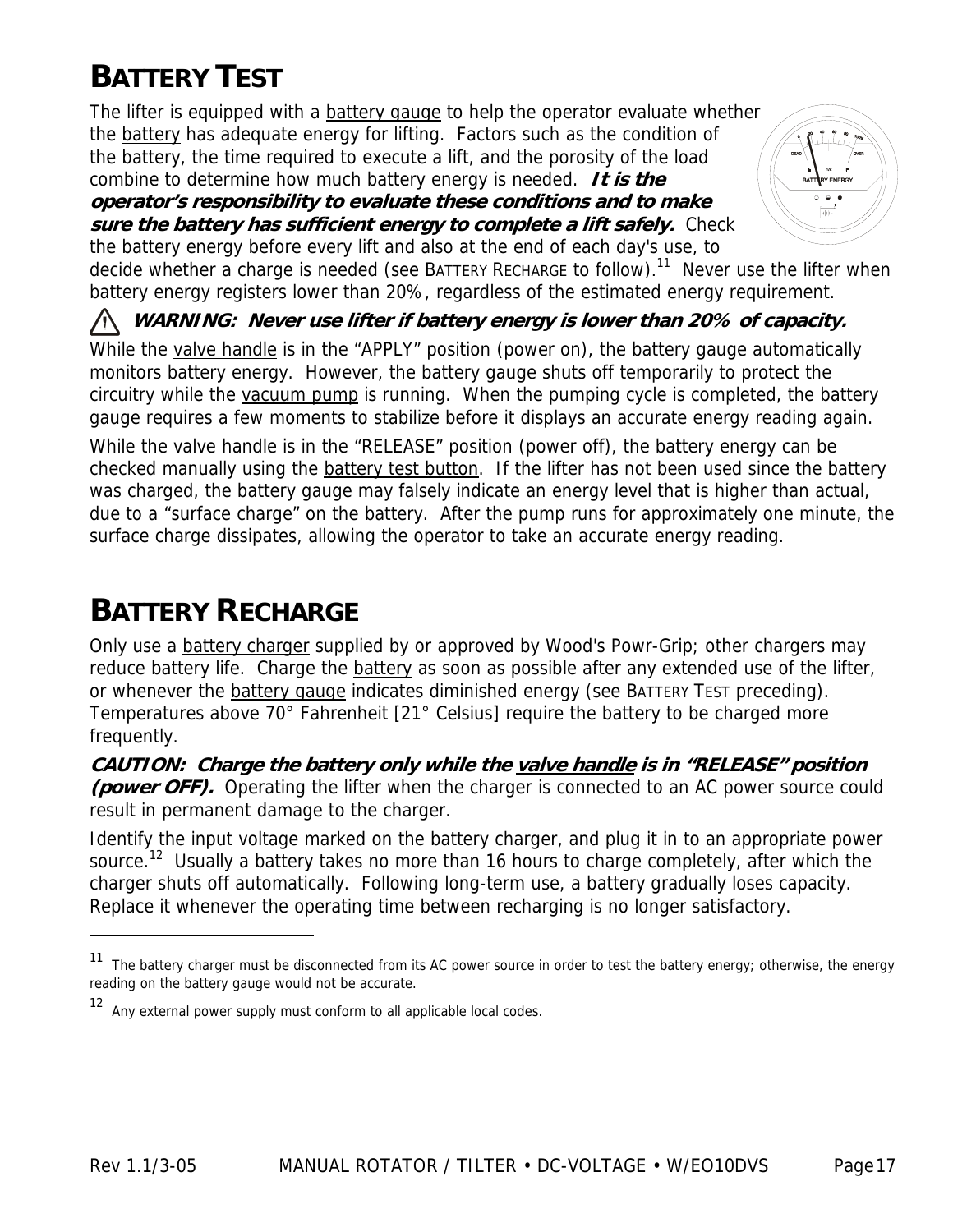## **BATTERY CHARGER TEST**

Perform this test only when the battery is *not* fully charged (see BATTERY TEST preceding). While the valve handle is in the "RELEASE" position (power off) and the battery charger is *disconnected* from any AC power source, use the battery test button to take an energy reading on the battery gauge. Then plug the charger in to an appropriate AC power source and take another energy reading. If the charger is functioning correctly, the energy reading should be higher when the charger is plugged in.

## **VACUUM PAD MAINTENANCE**

### **Friction Coefficient**

The friction coefficient represents the lifter's ability to resist load slippage when the load is oriented in any position except horizontal. If the contact surfaces of either the load or the vacuum pads are not clean, dry and in good condition, slippage is more likely to occur.

The Load Capacity of most Powr-Grip lifters is based on a friction coefficient of 1 (only Flat Lifters are exempt from this requirement). However, a vacuum pad's ability to maintain this friction coefficient is reduced by factors such as contamination, wear, age and exposure to sunlight, as well as the condition of the load's contact surface (see INTENDED USE: LOAD CHARACTERISTICS). Pads that have surface contamination must be thoroughly cleaned (see Cleaning discussion to follow). Over time, the rubber in a pad may experience hardening or leaching of chemicals, resulting in stiffness or surface glaze. Pads that exhibit wear, stiffness or glaze must be replaced.

In addition, all pads should be replaced on a regular basis, preferably after no more than 2 years, to ensure that the friction coefficient is not compromised. If necessary, contact your dealer or Wood's Powr-Grip for more information.

#### **Inspection**

Inspect each vacuum pad for the following deficiencies routinely, as directed in the preceding INSPECTION and TESTING SCHEDULES. Correct any deficiency before using the lifter.

- Contaminates on the pad face or sealing edges: Soil build-up can prevent pads from sealing adequately or reduce the friction coefficient (see discussion preceding). Follow the directions to clean pads as necessary (see discussion to follow).
- Filter screen missing from pad face: This screen helps prevent debris from plugging the vacuum hose and the air filter. Replace any missing screen immediately (see REPLACEMENT PARTS LIST).
- Nicks, cuts or abrasions in sealing edges: Pad damage can reduce the lifting capacity of the lifter. Replace any damaged pad immediately (see REPLACEMENT PARTS LIST).

#### **WARNING: Replace vacuum pad if sealing edge has any nicks, cuts or abrasions.**

• Wear, stiffness or glaze: See Friction Coefficient preceding. Replace any pad that exhibits wear, stiffness or glaze (see REPLACEMENT PARTS LIST).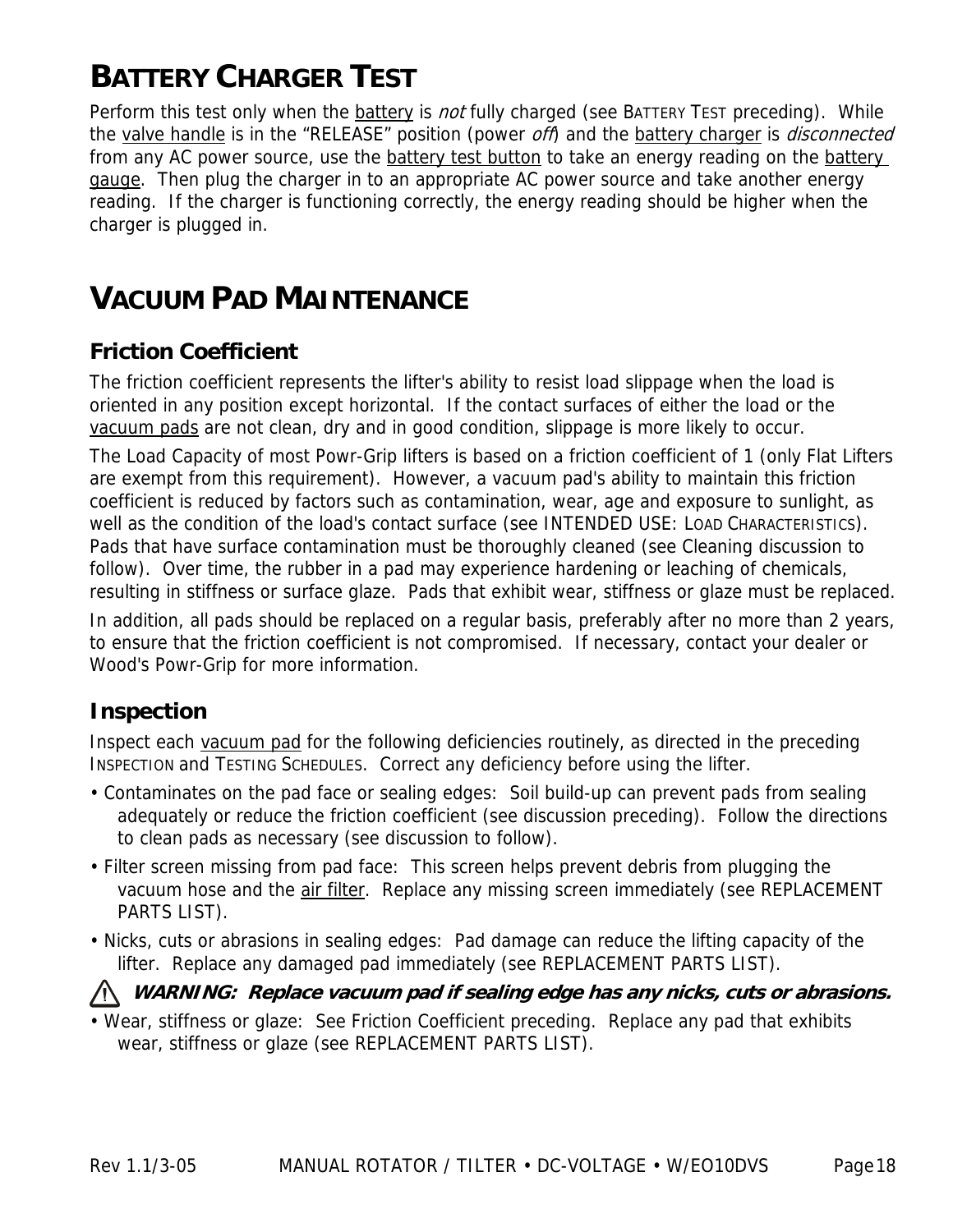## **Cleaning**

Regularly clean the face of each vacuum pad to remove oil, dust and any other contaminates. Acceptable cleaning agents include soapy water, glass cleaner and alcohol. Do *not* use other solvents, petroleum-based products (including kerosene, gasoline and diesel fuel) or any harsh chemicals for cleaning, because they can damage the pad and create a hazard to the operator or others.

#### **WARNING: Never use solvents, gasoline or other harsh chemicals to clean vacuum pad.**

To prevent liquid from contaminating the vacuum system during cleaning, cover the suction hole in the recess for the filter screen or make sure the pad faces downward. Use a clean sponge or lint-free cloth to apply an appropriate cleanser and wipe the pad face clean. A toothbrush (or similar brush with bristles *that do not harm rubber*) may be used to remove contaminates clinging to sealing edges.<sup>13</sup> Rinse all residue from the pad face, and allow the pad to dry completely before using the lifter.

## **VACUUM TEST**

-

Test the vacuum system for leakage routinely, as directed in the preceding INSPECTION and TESTING SCHEDULES.

- 1) Clean the face of each vacuum pad as previously directed (see VACUUM PAD MAINTENANCE: Cleaning).
- 2) Apply the lifter to a clean, smooth, nonporous surface. The surface should be flat or possess no more curvature than the lifter is designed for (if any).<sup>14</sup> When the pumping cycle is completed, the vacuum level should register above 16" Hg [-54 kPa] on the vacuum gauge (if not, see VACUUM SWITCH ADJUSTMENT to follow).
- 3) After the vacuum pump stops running, leave the pads attached to the surface and interrupt the energy flow from the **battery:** Disconnect the electrical connector uniting the battery to the vacuum generating system.<sup>15</sup>

Note: After the vacuum test is completed, move the valve handle to the "RELEASE" position (power *off*) before reconnecting the battery.

4) Monitor the vacuum gauge: The vacuum level should not decrease by more than 4" Hg [-14] kPa] in 10 minutes.

#### **WARNING: If lifter fails vacuum test, discontinue use immediately.**

Correct any deficiency in the vacuum system before using the lifter. Contact Wood's Powr-Grip or an authorized dealer for assistance.

Note: One or more wiring diagrams are provided in the final section of this *INSTRUCTIONS* manual for reference when servicing the lifter or trouble-shooting a deficiency.

<sup>13</sup> If these cleaning methods are not successful, contact Wood's Powr-Grip or an authorized dealer for assistance.

<sup>14</sup> Any test material used must be fully and independently supported, and capable of bearing the lifter's weight. Do not use the lifter to lift the test material during the vacuum test.

<sup>&</sup>lt;sup>15</sup> For lifters equipped with Option EO9RP, instead of this action, place the **power switch** in the "OFF" position.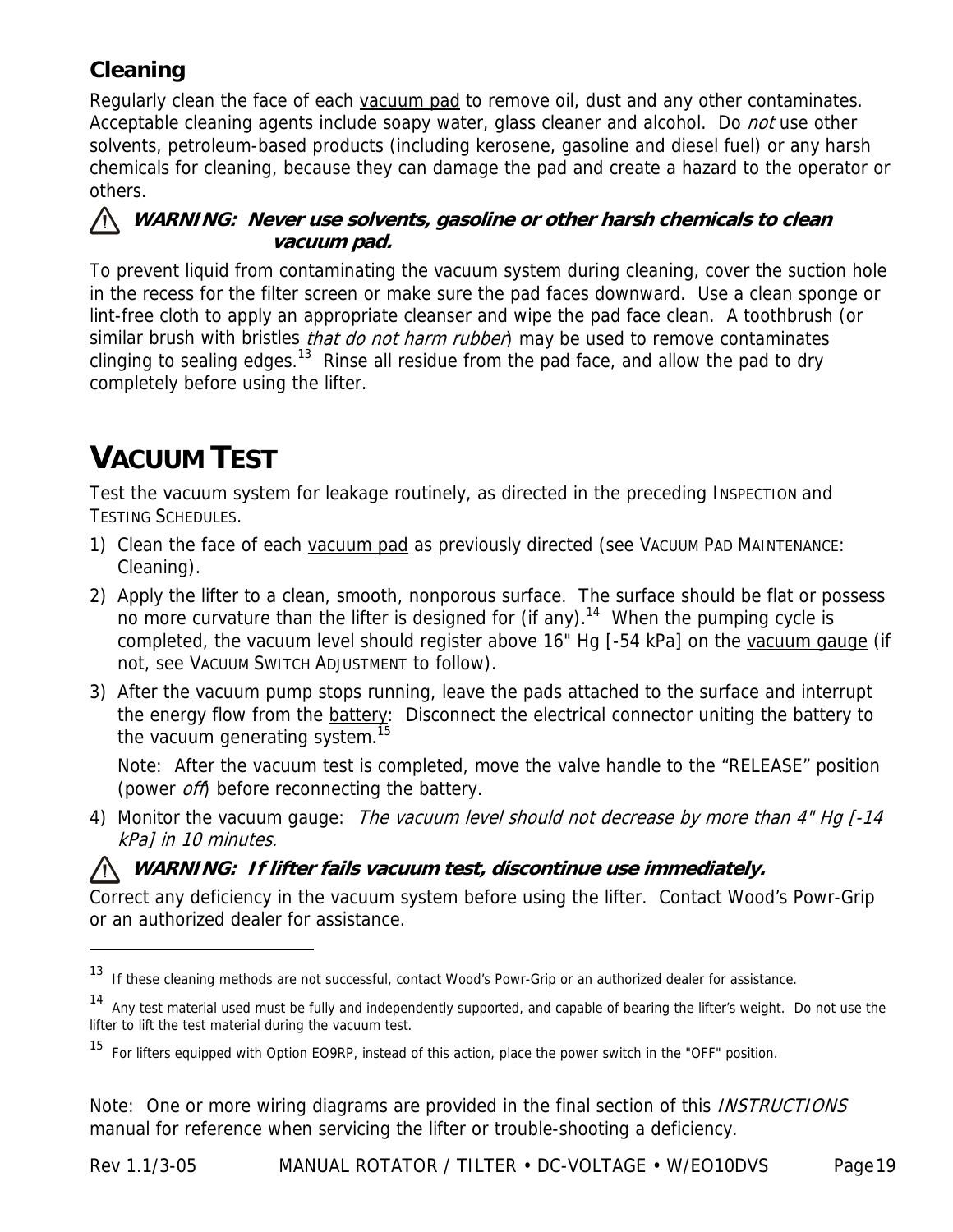## **AIR FILTER MAINTENANCE**

(for brass bowl type filters)

### **Filter Function and Conditions Requiring Service**

An air filter prevents solid particles from contaminating components in the vacuum system.

#### **CAUTION: Examine air filter regularly and empty when necessary.**

Open each filter regularly to determine whether liquid or other contaminants are trapped inside. Remove any liquid or contaminants found in the filter bowl. Clean or replace the filter screen if it has an overall dirty appearance, or if there is a noticeable increase in the time required to attain full vacuum.

### **Filter Service Procedures**

- 1) Unscrew the hex shaped bowl from the body of the air filter. Support the filter body while twisting the bowl, to protect the vacuum line fittings from being damaged. Note: Do **not** attempt to remove the snap ring on the bowl.
- 2) Remove any liquid or other contaminants in the bowl, and determine whether the filter screen needs further attention (see Conditions Requiring Service preceding). If so, proceed to step 3; if not, skip to step 7.
- 3) Remove the filter screen from the bowl, taking care not to damage the screen.
- 4) Clean the screen with mild soap and water, using compressed air to remove any liquid or other contaminants. If the screen cannot be cleaned adequately, replace it.
- 5) Clean the bowl interior and all internal parts, using mild soap and water only. Do **not** use any other cleaning agents.
- 6) Install the new or cleaned filter screen in the filter body.
- 7) Lubricate the bowl seal using a mineral base oil or grease, or silicone.
- 8) Screw the bowl back into the body, taking care to avoid contaminating the filter screen with lubricant. Tighten the bowl snugly with a wrench.
- 9) Test the vacuum system, to make sure the air filter does not leak (see VACUUM TEST preceding).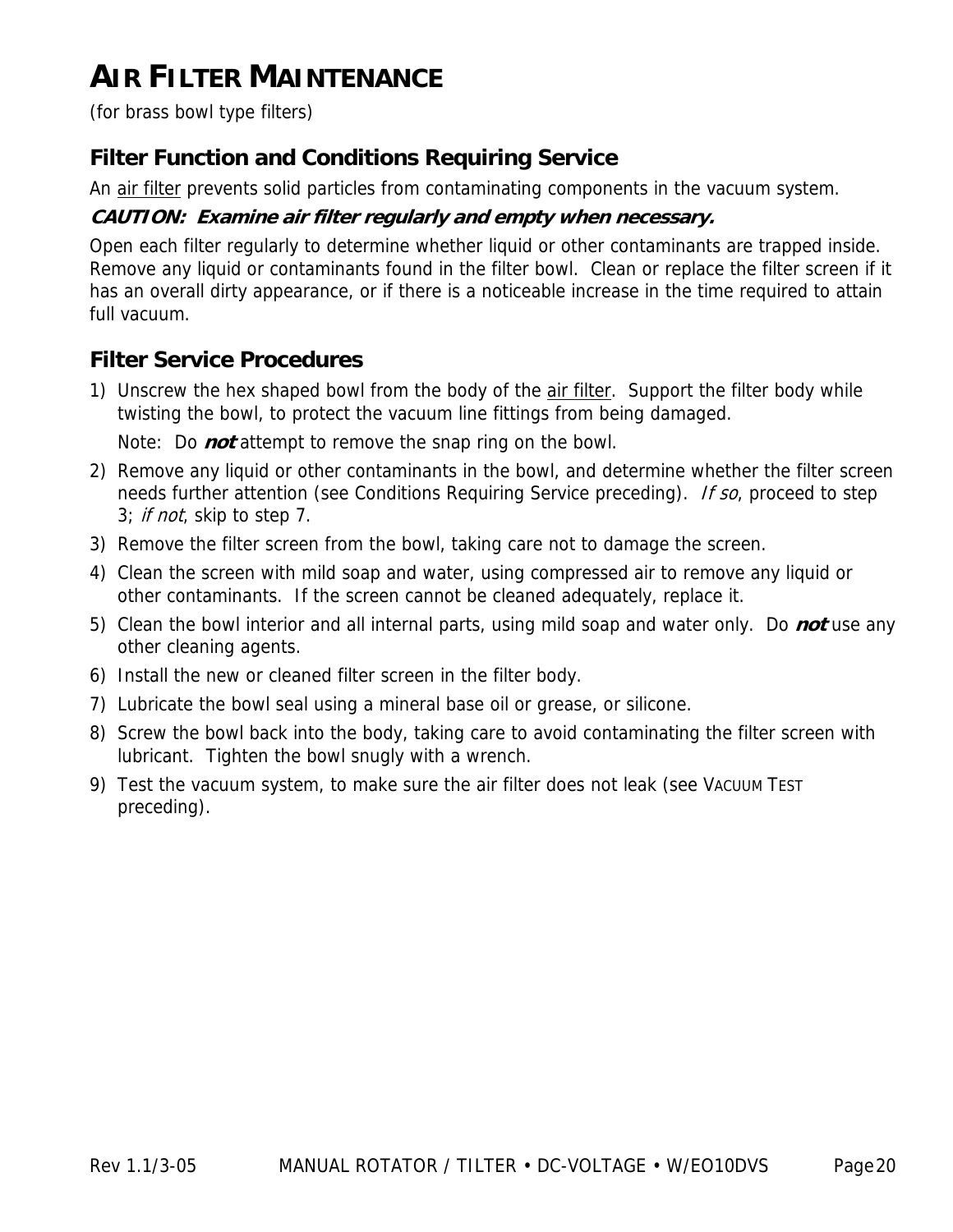## **VACUUM PUMP MAINTENANCE**

(for Thomas pump nos. 107BA20964, 107BD20964 & 107CDC20)

#### **WARNING: Before proceeding with any maintenance, disconnect power source.**

If the vacuum pump (14) takes too long to attain full vacuum, it may require maintenance (see Vacuum Apply and Release Times in SPECIFICATIONS, if applicable). Replace the diaphragm, valve flappers or head gasket as necessary to obtain acceptable pump performance.

## **Replacing the Diaphragm (13)**

- 1) Remove the four head screws (1) and remove the head (2).
- 2) Remove the four diaphragm hold-down screws (10) and the diaphragm hold-down plate (12).
- 3) Replace the diaphragm (13) and reverse the above procedure for reassembly.

## **Replacing the Intake Valve Flapper (11)**

- 1) Remove the four head screws (1) and remove the head (2).
- 2) Remove the intake valve flapper screw (8) and the intake valve keeper (7).
- 3) Replace the intake valve flapper (11) and reverse the above procedure for reassembly.

## **Replacing the Exhaust Valve Flapper (5) and Head Gasket (15)**

- 1) Remove the four head screws (1) and remove the head (2).
- 2) Turn the head upside-down and remove the four valve plate screws  $(9).$
- 3) Lift out the valve plate (6) to access the exhaust valve flapper and head gasket.<sup>16</sup>
- 4) Remove the exhaust valve flapper screw (3) and the exhaust valve keeper (4), and replace the exhaust valve flapper (5).
- 5) Replace the head gasket (15), and reverse the above procedure for reassembly.
- 
- 

 $\overline{a}$ 

- 3 EXHAUST VALVE FLAPPER SCREW 8 INTAKE VALVE FLAPPER SCREW 13 DIAPHRAGM
- 
- 

1 HEAD SCREWS **11 INTAKE VALUE 11 INTAKE VALVE FLAPPER** 6 VALVE PLATE 4 EXHAUST VALVE KEEPER 9 VALVE PLATE SCREWS 14 VACUUM PUMP 5 EXHAUST VALVE FLAPPER 10 DIAPHRAGM HOLD-DOWN SCREWS 15 HEAD GASKET

3  $\overline{4}$  $15$ 5  $\sqrt{6}$  $\overline{7}$  $\,8\,$ 8  $\Theta$  $\left(11\right)$  $10$ q  $12$ 6  $13$  $14$ 

- 
- 2 HEAD **12 DIAPHRAGM HOLD-DOWN PLATE** 7 INTAKE VALVE KEEPER 12 DIAPHRAGM HOLD-DOWN PLATE
	-
	-
	-

<sup>&</sup>lt;sup>16</sup> **CAUTION:** Depending on the product, the vacuum system may require the valve plate (6) to be rotated to an orientation different from the one shown. When removing the valve plate, always take note of its orientation in the pump head (2), and install the valve plate the same way during reassembly. In all cases, the valve plate must be oriented so that its intake hole is matched with the head port that connects to the check valve.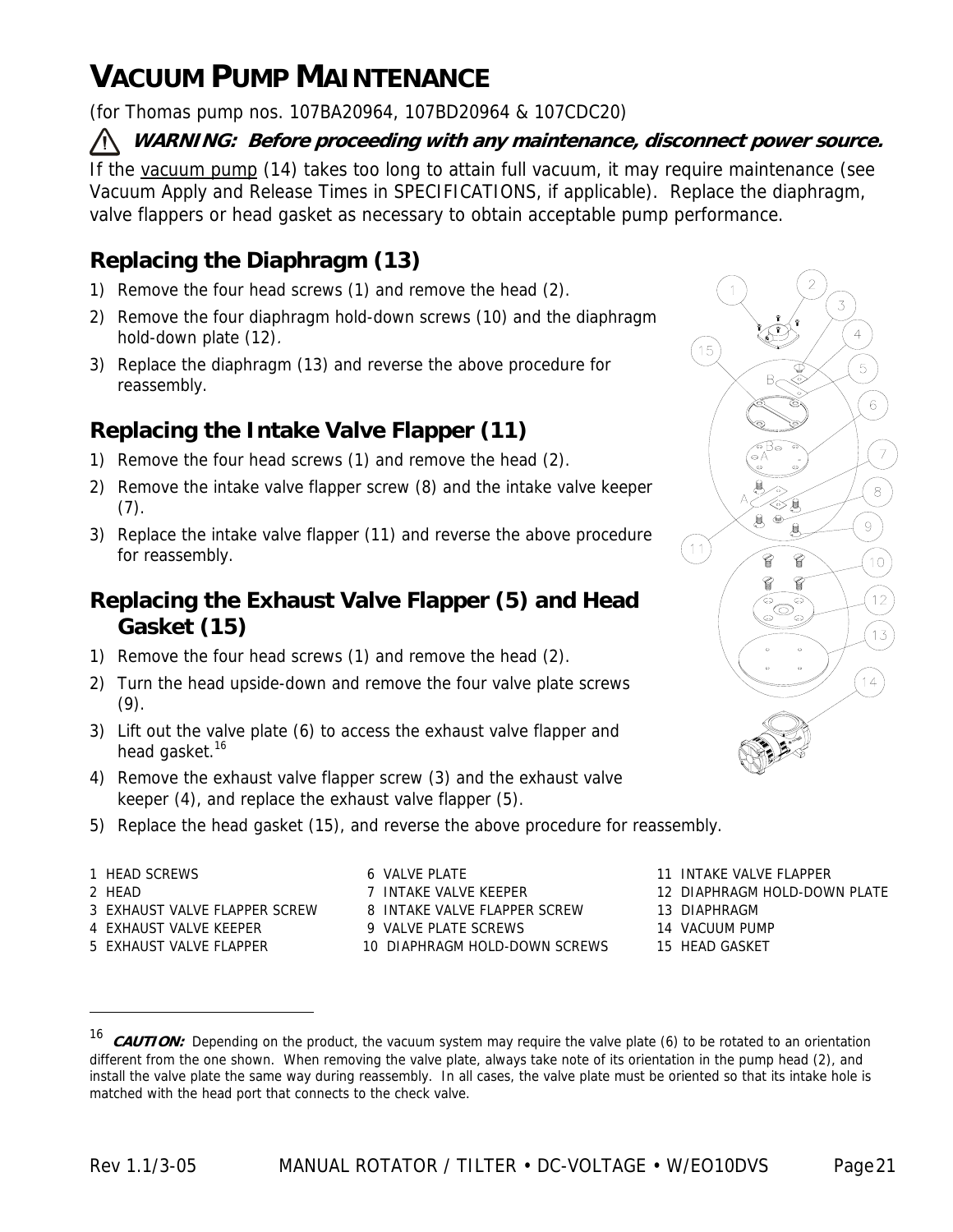## **VACUUM SWITCH ADJUSTMENT**

### **Vacuum Switch Function**<sup>17</sup>

 $\overline{a}$ 

A vacuum sensor/electrical switch assembly controls the low vacuum warning light and the vacuum pump: The valve handle activates the warning light and the pump, which evacuates the vacuum pads.<sup>18</sup> After the lifter attains a vacuum level sufficient for lifting the maximum load weight (hereafter, "minimum lifting level"), the vacuum switch automatically turns off the pump and the warning light.<sup>19</sup> In order to maintain sufficient vacuum, the vacuum switch automatically turns on the pump and warning light again before vacuum decreases to a level that is lower than the minimum lifting level.

### **Conditions Requiring Readjustment**

At the factory, the vacuum switch is set to maintain the minimum vacuum level specified for the Load Capacity (see SPECIFICATIONS). However, shipping vibrations or shocks, normal wear, or other conditions may adversely affect this adjustment. Periodically verify the switch adjustment by comparing how the vacuum pump and the low vacuum warning light function in relation to the vacuum level registered on the vacuum gauge, as follows:

- If the pump and the warning light do not *turn off after* vacuum increases to a level much *higher* than the minimum lifting level, the vacuum switch may be adjusted to maintain a lower vacuum level. Otherwise, the pump would continue to run unnecessarily after the lifter has attained sufficient vacuum to lift the maximum load weight.
- If the pump and the warning light do not *turn on before* vacuum decreases to a level *lower* than the minimum lifting level, the vacuum switch **must be adjusted to maintain a higher vacuum level.**<sup>20</sup> Otherwise, the lifter would not maintain sufficient vacuum to lift the maximum load weight.

<sup>17</sup> Lifters equipped with the Dual Vacuum System have 2 vacuum switches. Directions are the same for these lifters **except that each vacuum switch must be tested and adjusted individually**. When you are evaluating vacuum system functions under Conditions Requiring Readjustment, remember that each vacuum switch corresponds with one vacuum gauge and one vacuum circuit. After you have removed the cover from the enclosure with the vacuum switches, you can trace the vacuum lines to determine which components are connected to one another.

<sup>&</sup>lt;sup>18</sup> If the warning light does not turn on when the valve handle is moved to the "APPLY" position, the light bulb may be burned out. Replace the bulb when necessary.

<sup>&</sup>lt;sup>19</sup> When using the lifter at high elevations, reduced atmospheric pressure may prevent the vacuum generating system from attaining the vacuum level set at the factory. In this case, the pump would continue to run and the warning light would stay illuminated continuously. If the ability to lift the maximum load weight is not required, the operator can adjust the vacuum switch to maintain a lower vacuum level, allowing the pump to cycle normally. However, be advised that **lifting capacity decreases proportionally with decreasing vacuum**, based on the vacuum level specified for the Load Capacity (see SPECIFICATIONS). For example, if a lifter's Load Capacity is rated at 16" Hg [-54 kPa], lifting capacity decreases by 6.25% for each inch of Hg subtracted from (or for each 3.4 kPa added to) the vacuum level. **Always maintain a minimum vacuum level of 10" Hg**  [-34 kPa], regardless of the vacuum level specified for the original Load Capacity. In addition, lifter markings should be adjusted to reflect the revised Load Capacity and the vacuum gauge should be marked to indicate the revised minimum lifting level.

<sup>&</sup>lt;sup>20</sup> In order to observe lifter functions while vacuum is decreasing, it may be necessary to create a controlled leak in the vacuum system (eg, by breaking the seal between one or more vacuum pads and the test surface).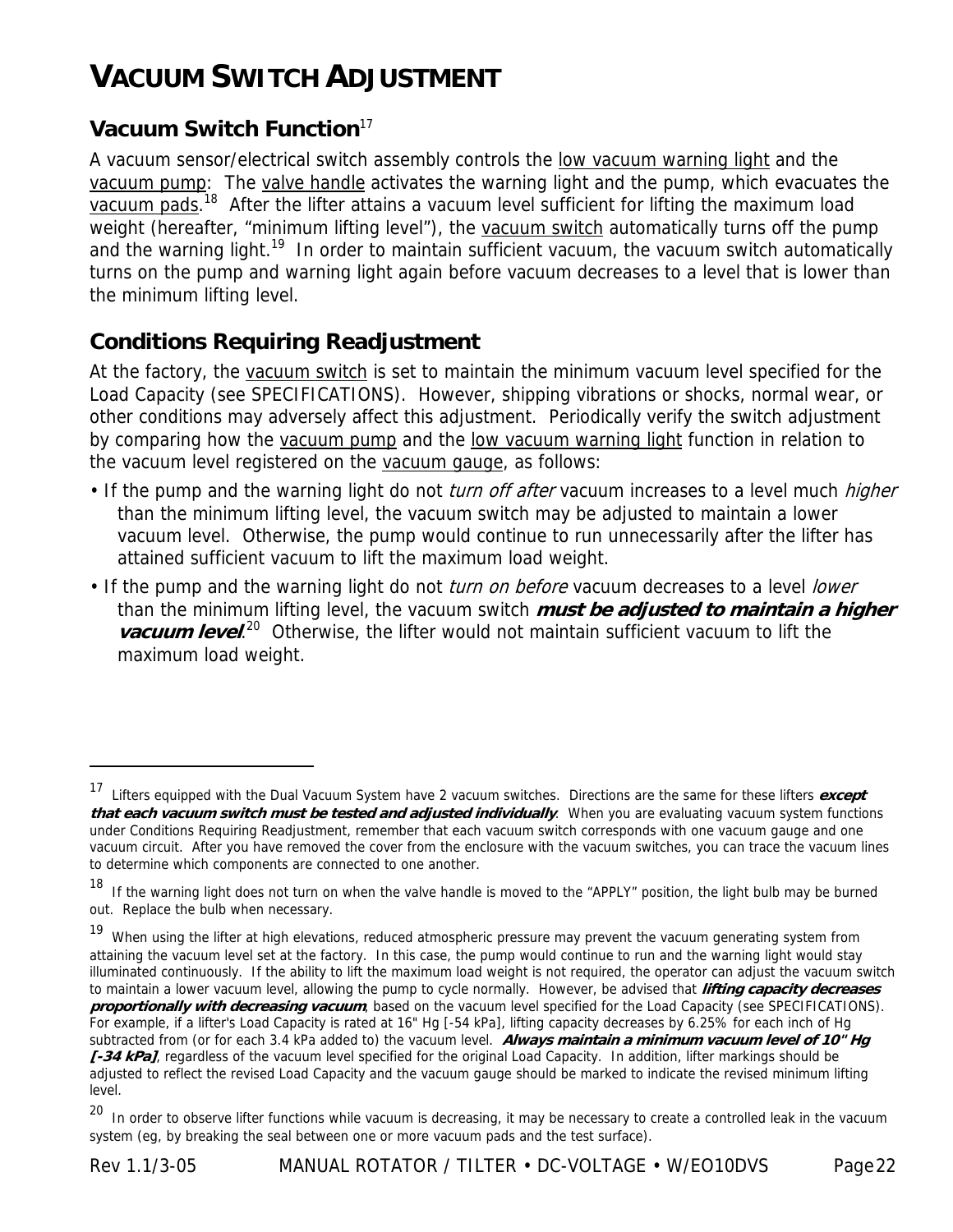### **Adjustment Procedure**

#### **WARNING: Lifting capacity decreases whenever vacuum switch is adjusted to maintain lower vacuum level.**

1) Using a 1/4" open-end wrench (as provided), turn the adjustment screw about 1/6th turn at a time (approximately one flat of the screw head).

To maintain a lower vacuum level, turn the screw clockwise (when viewing vacuum switch from end with electrical connectors).

To maintain a *higher* vacuum level, turn the screw counter-clockwise (when viewing vacuum switch from end with electrical connectors).

2) Recheck the vacuum switch setting following each 1/6th turn of the adjustment screw. In order to test the adjustment accurately, release the vacuum pads completely before reapplying them to a test surface.

1 ELECTRICAL CONNECTORS 2 ADJUSTMENT SCREW

 $\left(4\right)$ 

- 3 TO MAINTAIN HIGHER VACUUM
- 4 TO MAINTAIN LOWER VACUUM

When the vacuum switch is adjusted correctly, the vacuum pump turns off only *after* vacuum increases to a level higher than the minimum lifting level; and the pump turns on again before vacuum decreases to a level lower than the minimum lifting level.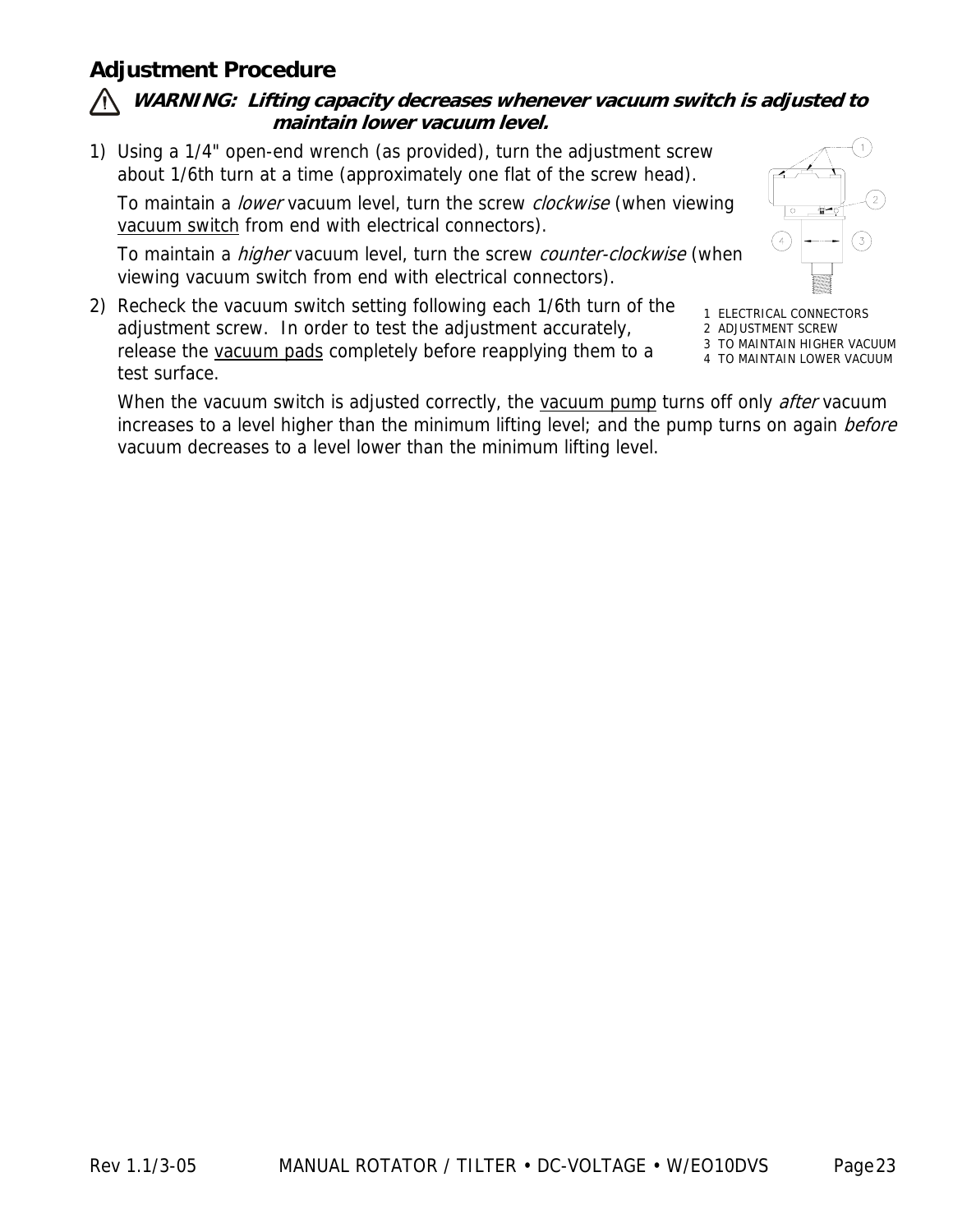# **REPLACEMENT PARTS LIST**

| Stock No. | <b>Description</b>                                                             | Qty.           |
|-----------|--------------------------------------------------------------------------------|----------------|
| 66195     | Pump Repair Kit (including diaphragm, head gasket and valve flappers)          | Ŧ              |
| 66130     | Vacuum Pump - Diaphragm Type - 1-SCFM [28 liters/minute] - 12 V DC             | 1              |
| 65442AM   | Vacuum Hose - 1/4" [6.3 mm] ID x 48" [122 cm] Length - Coiled - Green          | 2              |
| 65441     | Vacuum Hose - 1/4" [6.3 mm] ID x 48" [122 cm] Length - Coiled - Red            | $\overline{2}$ |
| 65440     | Vacuum Hose - 1/4" [6.3 mm] ID - Red (approx. 100" [254 cm] in length)         | 1              |
| 65438     | Vacuum Hose - 1/8" [3.1 mm] ID - White (approx. 24" [61 cm] in length)         |                |
| 65437     | Vacuum Hose - 1/4" [6.3 mm] ID - Green (approx. 100" [254 cm] in length)       |                |
| 65211     | Check Valve - 1/8 NPT                                                          | 2              |
| 65014     | Pad Spring - Wave Type (for G0725 & HV11 pads)                                 | 4              |
| 65010     | Pad Spring - Coil Type (for G3370 pad)                                         | 4              |
| 64706AM   | Battery Charger - 240 V AC                                                     |                |
| 64702AM   | Battery Charger - 100 / 120 V AC                                               |                |
| 64664     | Battery - 12 V DC - 7 Amp-Hours                                                |                |
| 64590     | <b>Battery Gauge</b>                                                           |                |
| 64460     | Circuit Breaker - 10 A                                                         |                |
| 64283     | Bulb - 13 V - Bayonet (for low vacuum warning light)                           |                |
| 64254     | Red Lens (for low vacuum warning light)                                        |                |
| 64236     | Vacuum Switch - 1/4 NPT                                                        | 2              |
| 64230     | Roller-Lever Switch                                                            | 1              |
| 64200     | Push-Button Switch (for battery test button)                                   |                |
| 59080     | Vacuum Control Valve w/Handle - for Dual Vacuum System                         |                |
| 59028     | Movable Pad Mount - 2-1/2" [63.5 mm] Tubing Size                               | 4              |
| 54392     | Battery Connector - Twin Lead                                                  | 1              |
| 53120     | Pad Fitting - Elbow - 3/64" [1.2 mm] ID                                        | 4              |
| 49646T    | Vacuum Pad - Model G3370 / 11" [28 cm] Diameter - Lipped                       | 4              |
| 49614     | Vacuum Pad - Model HV11F / 10" [25 cm] Diameter - Lipped w/Foam Ring (option)  | 4              |
| 49605T    | Vacuum Pad - Model HV11 / 10" [25 cm] Diameter - Lipped                        | 4              |
| 49506TA   | Vacuum Pad - Model G0725 / 9" [23 cm] Diameter                                 | 4              |
| 49180     | End Plug - 3" x 3" x 1/4" [76.2 mm x 76.2 mm x 6.4 mm] Tubing Size             |                |
| 49150     | End Plug - 2 1/2" x 2 1/2" x 1/4" [63.5 mm x 63.5 mm x 6.4 mm] Tubing Size     | 4              |
| 29353     | Pad Cover                                                                      | 4              |
| 20270     | 1/4" [6.4 mm] Open-End Wrench (for adjusting vacuum switches)                  |                |
|           | Screen for Air Filter                                                          | 2              |
| 15911     | Vacuum Gauge - 1/8 NPT - CBM Type                                              | 2              |
| 15792     | Tilt or Rotation Release Lever Knob                                            | 2              |
| 15632     | Pad Filter Screen - Small (for G0725 pad)                                      | 4              |
| 15630     | Pad Filter Screen - Large (for G3370 & HV11 pads)                              | 4              |
| 15625     | Hose Fitting - Straight Coupling - 1/4" [6.4 mm] Barb                          | 4              |
| 15624     | Hose Fitting - Y-Connector - 1/4" [6.4 mm] Barb                                | 4              |
| 13532     | Cotterless Hitch Pin - 1/2" x 4" [13 mm x 102 mm]                              | 8              |
| 10900     | Shoulder Bolt - Socket Head - 5/16" x 1/2" x 1/4-20 Thread (for mounting pads) | 24             |

### **SERVICE ONLY WITH IDENTICAL REPLACEMENT PARTS SUPPLIED BY OR APPROVED BY WOOD'S POWR-GRIP CO., INC.**

Rev 1.1/3-05 MANUAL ROTATOR / TILTER • DC-VOLTAGE • W/EO10DVS Page 24